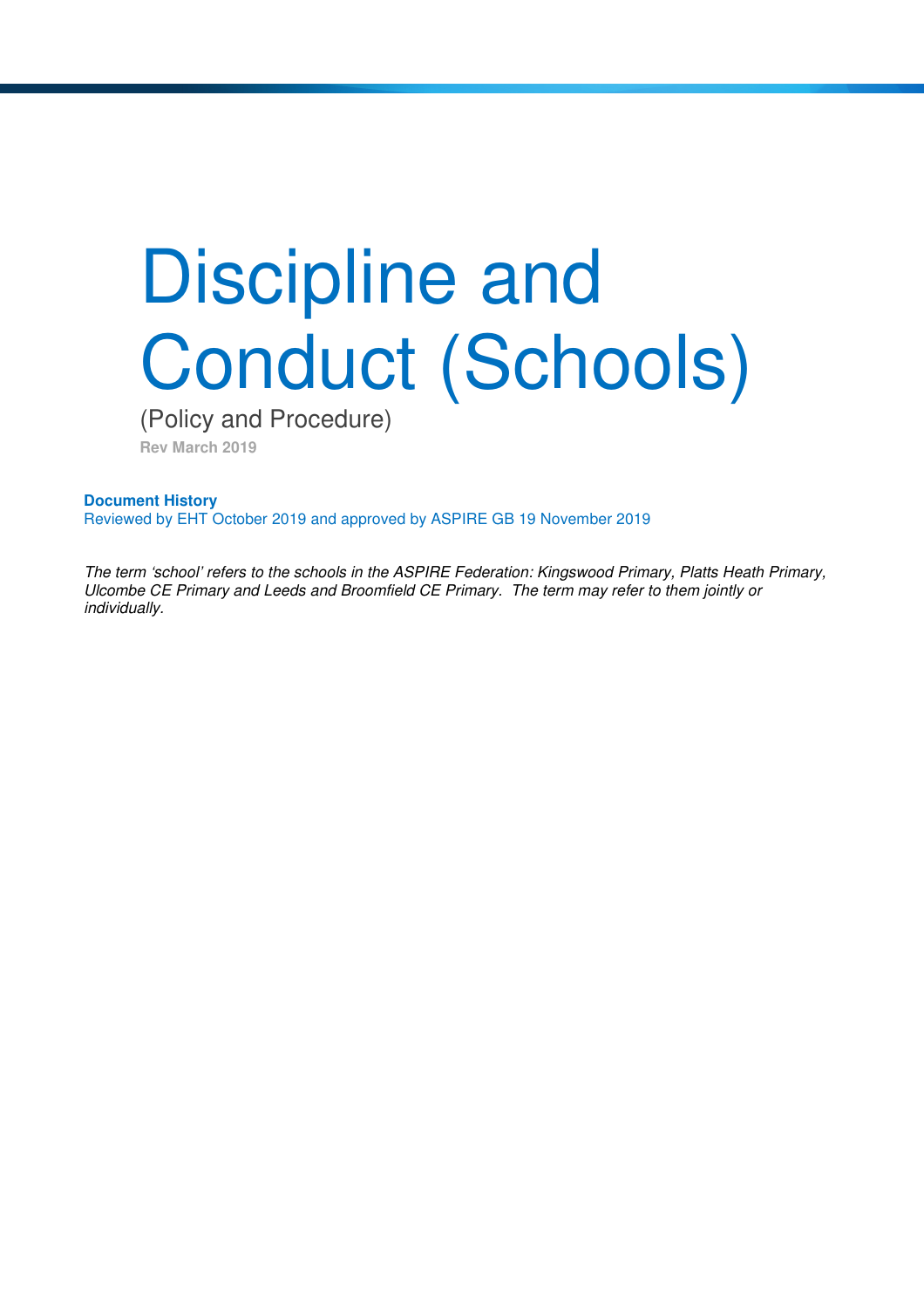

# **Contents**

|    |                                                          | 4.                      |
|----|----------------------------------------------------------|-------------------------|
| 1  | <b>Policy Statement</b>                                  | 4                       |
| 2  | Scope                                                    | $\overline{\mathbf{4}}$ |
| 3  | <b>Adoption Arrangements and Date</b>                    | $\mathbf 5$             |
| 4  | Responsibilities of the School                           | 5                       |
| 5  | Responsibilities of the Employee                         | 5                       |
| 6  | Delegated responsibility                                 | $\sqrt{5}$              |
| 7  | <b>Timescales</b>                                        | $\bf 8$                 |
| 8  | <b>Right to Representation</b>                           | $\boldsymbol{9}$        |
|    | Part B - Procedure                                       | .9                      |
| 9  | <b>Informal Management Action</b>                        | 9                       |
| 10 | Notifying an Employee of an allegation(s) against them   | 10                      |
| 11 | Suspension                                               | 10                      |
|    | 12 Investigating the allegation                          | 12                      |
| 13 | <b>Investigation Outcome</b>                             | 12                      |
|    | 14 Notification of a Disciplinary Hearing                | 13                      |
|    | 15 Disciplinary Hearings                                 | 14                      |
|    | 16 The Outcome of the Hearing and Disciplinary Sanctions | 14                      |
| 17 | <b>Communicating the Decision</b>                        | 16                      |
| 18 | Appeal                                                   | 16                      |
|    | 19 The Outcome of the Appeal                             | 17                      |
| 20 | <b>Communicating the Appeal Decision</b>                 | 17                      |
| 21 | Further misconduct                                       | 18                      |
|    | 22 Non Attendance at Meetings                            | 18                      |
| 23 | Minuting Hearing and Appeal Meetings                     | 19                      |
| 24 | Resignations during the process                          | 19                      |
| 25 | Disclosure of formal sanctions in employment references  | 19                      |
| 26 | <b>Malicious and Vexatious Allegations</b>               | 19                      |
| 27 | Advice and support to Employees during the process       | 19                      |
| 28 | Ill health and sickness absence during the process       | 19                      |
| 29 | Concurrent investigations by other agencies              | 20                      |
| 30 | Allegations relating to financial irregularities         | 20                      |
|    | 31 Allegations against Trade Union Representatives       | 20                      |
|    | 32 Criminal Proceedings                                  | 20                      |
|    | 34 Referral to other agencies                            | 20                      |
|    | 35 Retention of Records                                  | 21                      |
| 36 | Confidentiality                                          | 21                      |
|    |                                                          |                         |
|    |                                                          |                         |
|    |                                                          |                         |



www.the-sps.co.uk **Page 2 Page 2 Page 2 Page 2 Page 2 Page 2 Page 2 Page 2 Page 2 Page 2 Page 2 Page 2 Page 2 Page 2 Page 2 Page 2 Page 2 Page 2 Page 2 Page 2 Page 2 Page 2 Page** Specialist advice and support<br>for schools and academies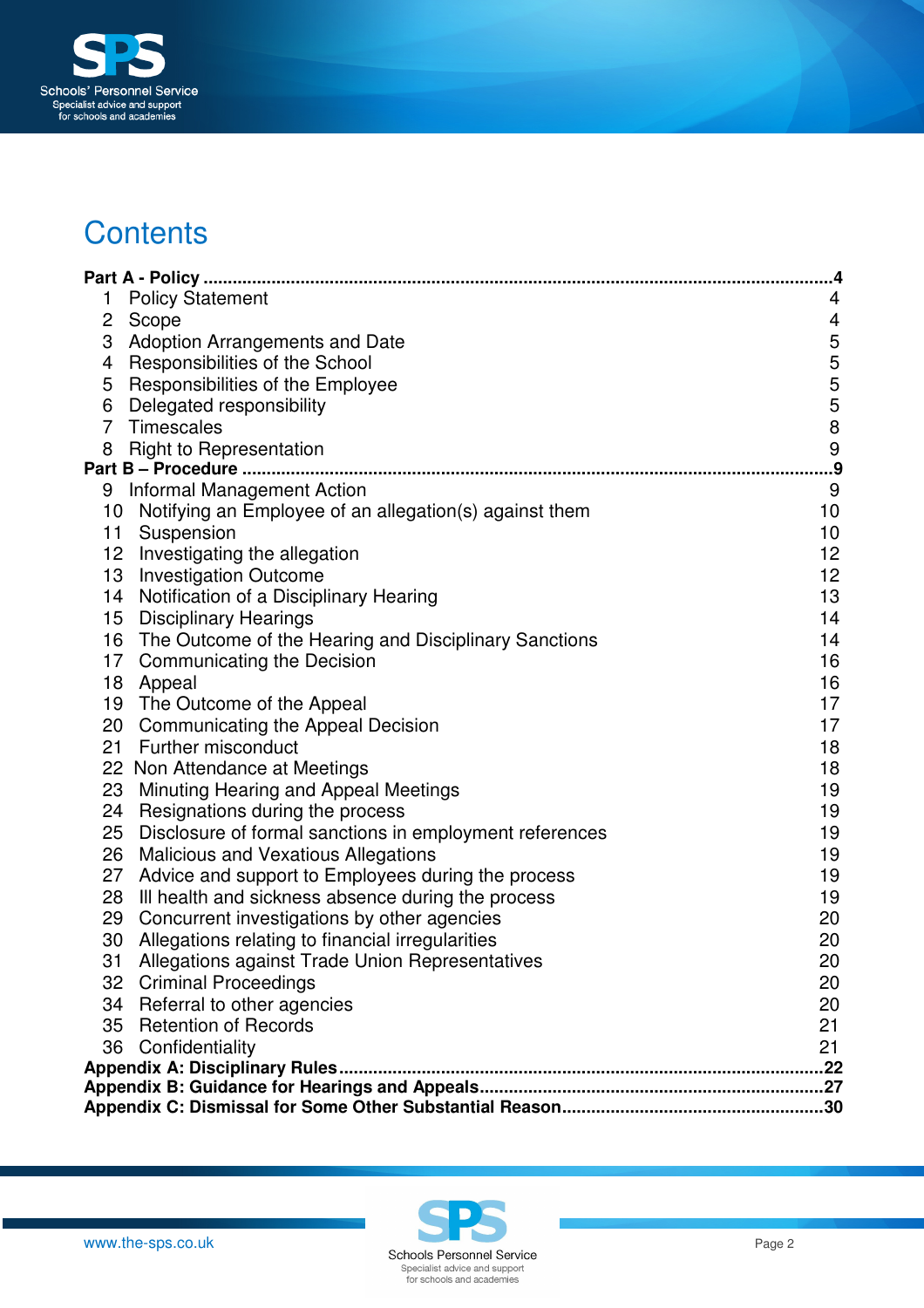

### **Guidance Note:**

This model policy and procedure has been developed by SPS for use in Kent Schools.

This document has been developed to comply with legal requirements and is in accordance with ACAS guidance.

The Local Authority expects that all KCC Community and Voluntary Controlled Schools will use this document as the basis for their School Discipline and Conduct Policy. This document is also strongly recommended for consideration for adoption by Foundation and Aided Schools.

Consultation on this policy has taken place with KCC's recognised professional associations. However Schools are strongly advised to ensure that there is meaningful consultation with all staff and their trade union / professional representatives at School level.

## **Version Control**

| <b>Date</b> | <b>Revisions</b>                            |
|-------------|---------------------------------------------|
| March 2019  | Para 11, 17, 18, 23, Appendix A, Appendix B |
|             | New Para 24                                 |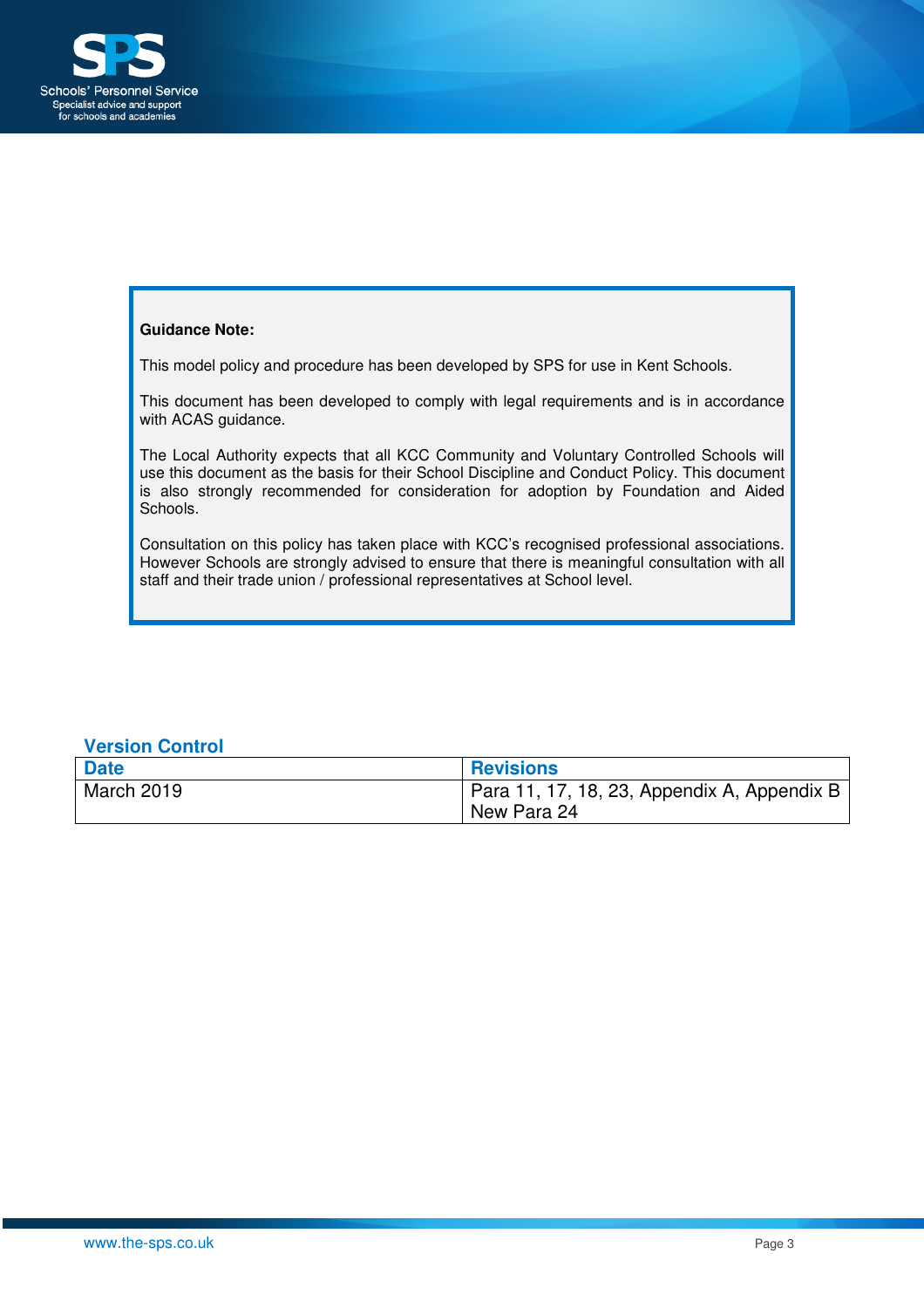

# Part A - Policy

## **1 Policy Statement**

The School expects that Employees will maintain appropriate standards of conduct and behaviour at all times. The School also requires all Employees to comply with relevant School rules, working practices and conditions of service.

The Disciplinary Policy and Procedure provides a means by which shortcomings in conduct can be addressed and Employees encouraged to rectify their behaviour.

Whilst concerns regarding misconduct may be addressed informally by managers, there are occasions when an individual's conduct may warrant formal action.

This policy recognises the principles of natural justice and fair process and is committed to ensuring that confidentiality is maintained for all parties.

No formal disciplinary action will be taken against an Employee until the matter has been fully investigated. Disciplinary investigations will be undertaken without undue delay. The School will undertake as thorough an investigation of the alleged misconduct as is reasonable and appropriate given the circumstances in order to establish the facts relating to the allegation(s).

An Employee will be advised of the allegation(s) against them and be given an opportunity to state their case and any mitigating circumstances.

Where a case to answer is found in relation to misconduct this may be addressed by a formal disciplinary hearing and, should on the balance of probabilities the case be proven, a formal sanction may be imposed.

The nature of the sanction will be determined by the circumstances of the case. A sanction at any level may be imposed should the alleged misconduct warrant.

An Employee will not usually be dismissed for the first incident of misconduct other than in the case of gross misconduct where an Employee may be dismissed without notice.

An Employee is entitled to appeal against any formal sanction.

This procedure has been developed to comply with legal requirements and is in accordance with ACAS guidance.

This procedure explains:

- How the Employer will address matters relating to conduct and behaviour in a fair, consistent and structured manner
- What is expected from Managers and Employees with regards to the management of such issues.

## **2 Scope**

This Policy and Procedure applies to all Employees of the ASPIRE Federation.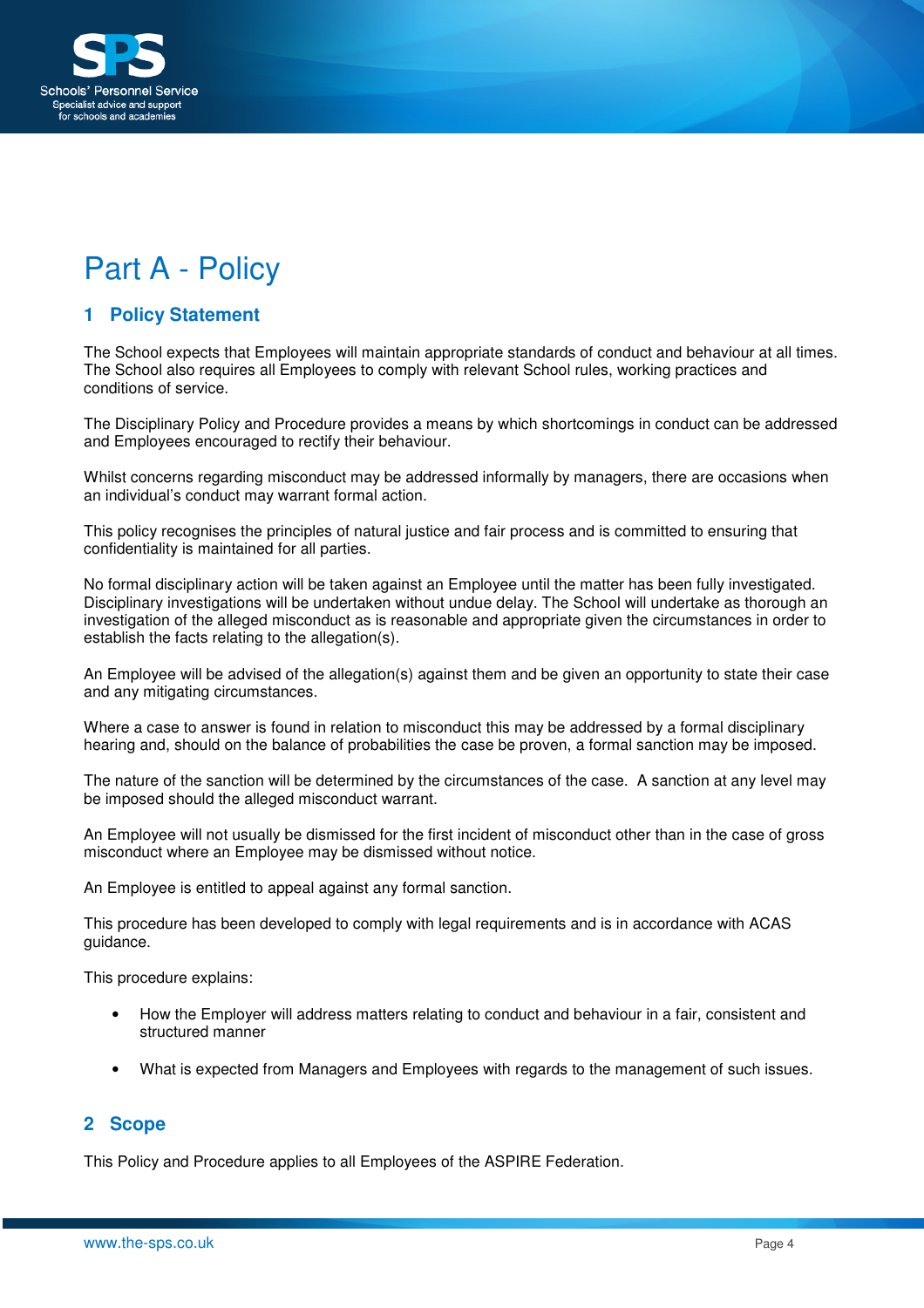

Reference to acts of 'misconduct' in this procedure relates to behaviour which may be reasonably defined as wilful or negligent acts or omissions on the part of the Employee. Concerns relating to performance and capability should be addressed under a separate procedure.

This policy does not include misconduct related to allegations against staff for which a separate procedure applies.

## **3 Adoption Arrangements and Date**

This procedure was adopted by the Governing Body of the ASPIRE Federation on 19 November 2019 and supersedes any previous discipline and conduct policy and procedure.

This policy will be reviewed every year or earlier if there is a need. This will involve consultation with the recognised unions where there have been material changes.

## **4 Responsibilities of the School**

- To make expectations clear regarding conduct and behaviour at work
- To ensure consistency and fairness in the way conduct issues are addressed
- To advise an Employee if their conduct or behaviour is unsatisfactory and give the Employee the opportunity to state their case.

## **5 Responsibilities of the Employee**

- To ensure they maintain appropriate standards of conduct at all times and comply with any relevant School rules, working practices and conditions of service
- To cooperate with any action taken under this procedure
- To maintain confidentiality in respect of any action taken under this procedure in the interests of all parties involved in the dispute.

## **6 Delegated responsibility**

### **Guidance Note:**

Under the School Staffing Regulations 2009, dismissal decisions, may be delegated to either:

- The Headteacher
- One or more governors
- One or more governors acting together with the Headteacher

Governors should therefore determine delegation arrangements for formal hearings within their own School.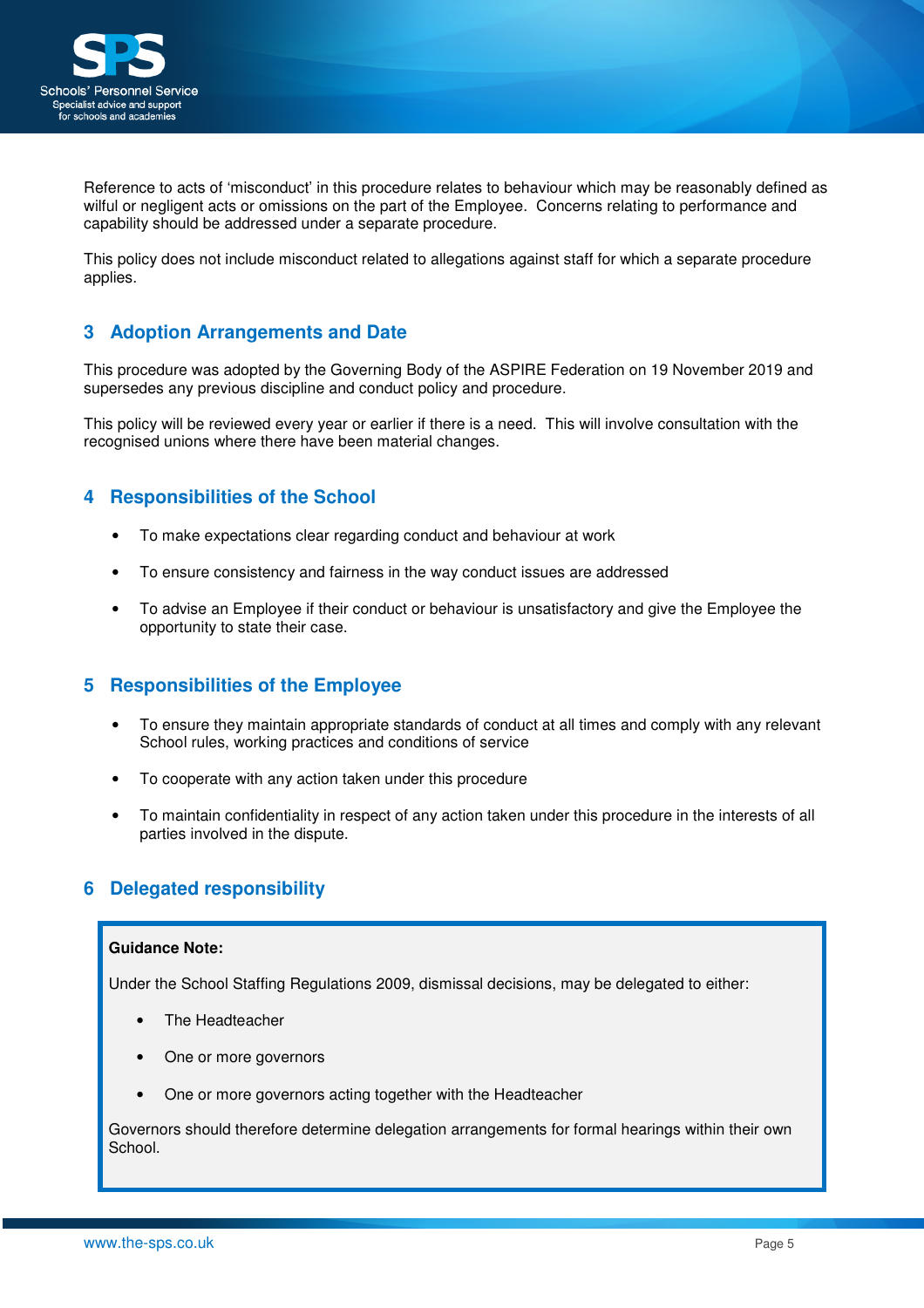

The composition of panels should be consistent with the Governing Body's Terms of Reference.

Schools are advised to seek guidance from their personnel provider on the appropriate composition of formal panels given the circumstances to ensure fair, impartial and objective process.

The management of conduct and discipline issues may be delegated to staff other than the Headteacher. References to the role of the Headteacher in the policy and procedure include his / her nominee.

#### **Informal Action**

Informal action may be delegated to line managers, where appropriate.

### **Formal Action**

Formal hearings to consider matters short of dismissal may be delegated to another manager or the Headteacher.

Where matters are heard by a manager - appeals against any sanction imposed will be heard by the Headteacher. Where the Headteacher has considered the matter – appeals will be heard by a panel of one or more governors.

#### **Dismissal Decisions (please delete the option which does not apply)**

#### Either : Where authority to dismiss has been delegated

In this School responsibility for dismissal decisions has been delegated to the Headteacher, therefore formal hearings to consider dismissal may be heard solely by the Headteacher.

A panel of one or more governors may be convened to hear the matter in situations where it is not appropriate for the Headteacher to perform this function.

Appeals will be heard by a panel of one or more governors who have had no prior involvement in the matter under consideration.

Staff governors should not usually be a member of a governor panel and where they are must ensure that they can deal with the matter impartially and objectively.

The following table sets out the provisions which would normally apply.

| <b>Informal Action</b><br>taken by | Formal hearing heard by                                                                                                                        | Appeal heard by                       |
|------------------------------------|------------------------------------------------------------------------------------------------------------------------------------------------|---------------------------------------|
| Line Manager                       | Another more senior Manager<br>or Headteacher - for matters<br>short of dismissal<br>Headteacher - where<br>dismissal is a possible<br>outcome | Headteacher or 1 or more<br>governors |
|                                    |                                                                                                                                                |                                       |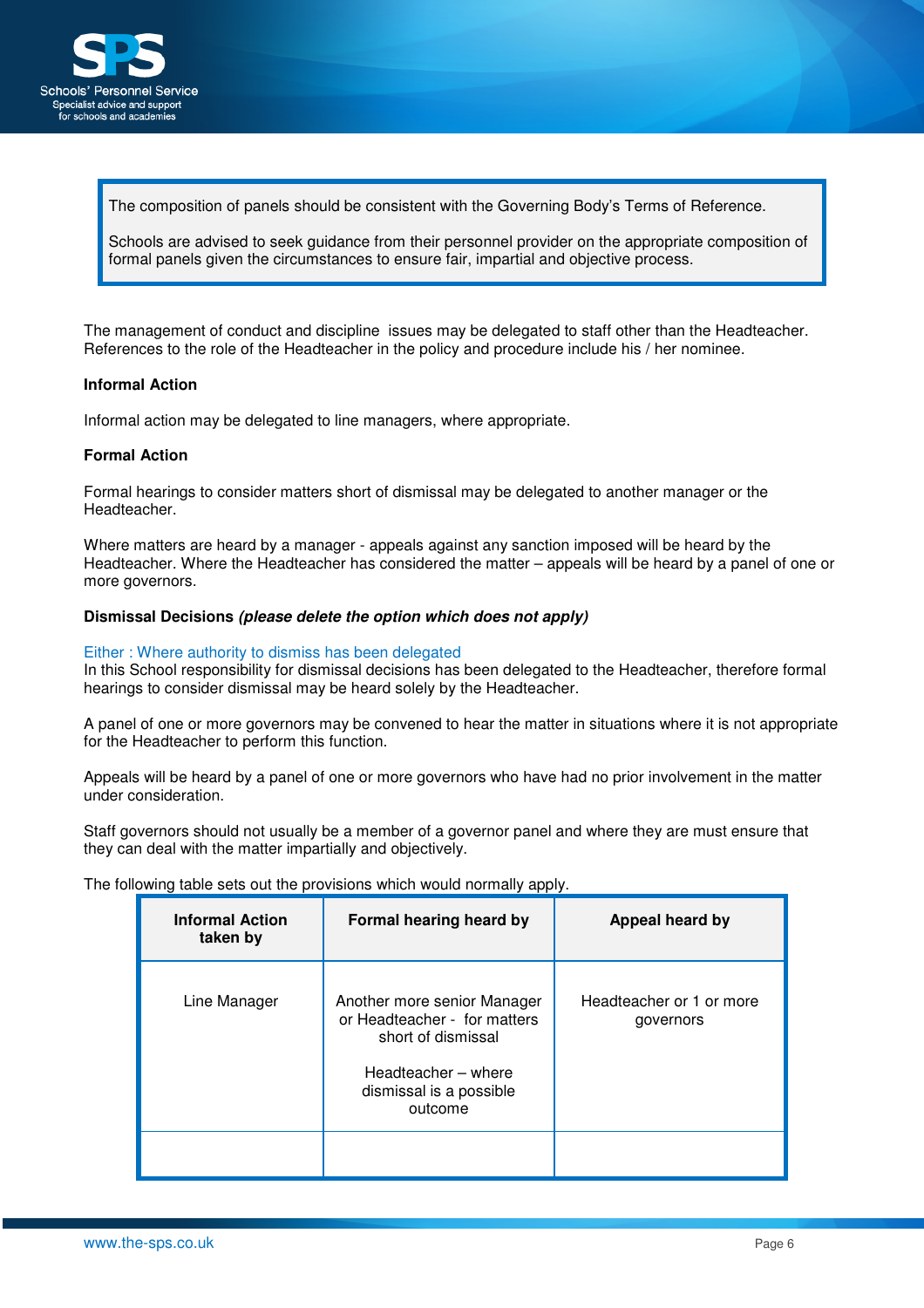

## Or: Where authority to dismiss has not been delegated

In this School responsibility for dismissal decisions has not been delegated and therefore formal hearings to consider dismissal will be heard by a panel of one or more governors who have had no prior involvement in the matter under consideration.

Appeals will be heard by a further panel of one or more governors who have had no prior involvement in the matter under consideration.

Staff governors should not usually be a member of a governor panel and where they are must ensure that they can deal with the matter impartially and objectively.

The following table sets out the provisions which would normally apply.

| <b>Informal Action taken by</b> | Formal hearing heard by                                                              | Appeal heard by                       |
|---------------------------------|--------------------------------------------------------------------------------------|---------------------------------------|
| Line Manager                    | Another more senior<br>Manager or Headteacher<br>- for matters short of<br>dismissal | Headteacher or 1 or more<br>governors |
| Headteacher                     | 1 or more governors $-$<br>where dismissal is a<br>possible outcome                  | 1 or more governors                   |

#### **Matters relating to the Headteacher**

Informal action is the responsibility of the Chair of Governors.

Formal hearings will be heard by a panel of one or more governors who have had no prior involvement in the matter under consideration.

Appeals will be heard by a further panel of one or more governors who have had no prior involvement in the matter under consideration.

Staff governors should not usually be a member of a governor panel and where they are must ensure that they can deal with the matter impartially and objectively.

| Formal hearing heard by<br><b>Informal Action</b> | Appeal heard by |
|---------------------------------------------------|-----------------|
|---------------------------------------------------|-----------------|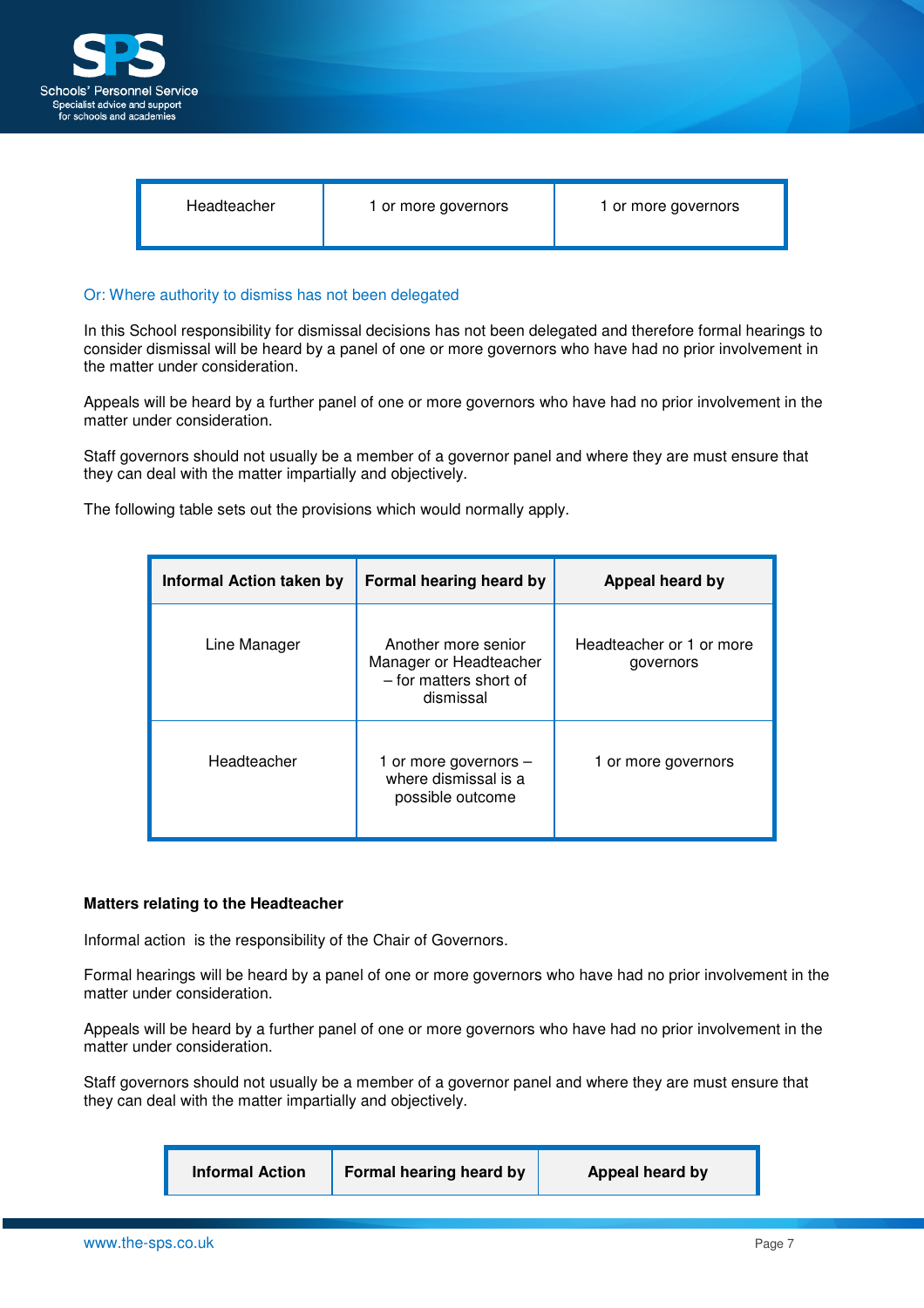

| taken by                  |                     |                     |
|---------------------------|---------------------|---------------------|
| <b>Chair of Governors</b> | 1 or more governors | 1 or more governors |

#### **Guidance Note:**

Schools should take care to ensure that there is the appropriate separation of roles and responsibilities when managing conduct issues.

To safeguard fairness and impartiality the functions of the Commissioning Officer, Investigating Officer and Hearing and Appeal Panels should usually sit with different individuals**.**

## **Additional Considerations for Community and Voluntary Controlled Schools.**

In accordance with the 2009 School Staffing Regulations where a decision is made by a Community or Voluntary controlled School to dismiss an employee the Local Authority (via the Schools' Personnel Service) must also be informed of the decision and reasons for this by the School. The Local Authority should then confirm the dismissal decision and any appropriate notice in writing to the employee within 14 working days of the date the Individual was notified of the decision.

## **7 Timescales**

Concerns regarding conduct will be addressed promptly and without undue delay in achieving an outcome.

Timescales stated are for guidance and may vary depending on the circumstances of the case.

| Employee notified of investigation outcome | Within 5 working days of a decision being made<br>regarding the appropriate course of action following<br>completion of the investigation |
|--------------------------------------------|-------------------------------------------------------------------------------------------------------------------------------------------|
| Hearing                                    | At least 10 working days notice given of hearing<br>date                                                                                  |
| Written outcome of hearing given           | Within 5 working days of the date of the hearing                                                                                          |
| Appeal to be made                          | Within 5 working days of receipt of the written<br>outcome of the hearing                                                                 |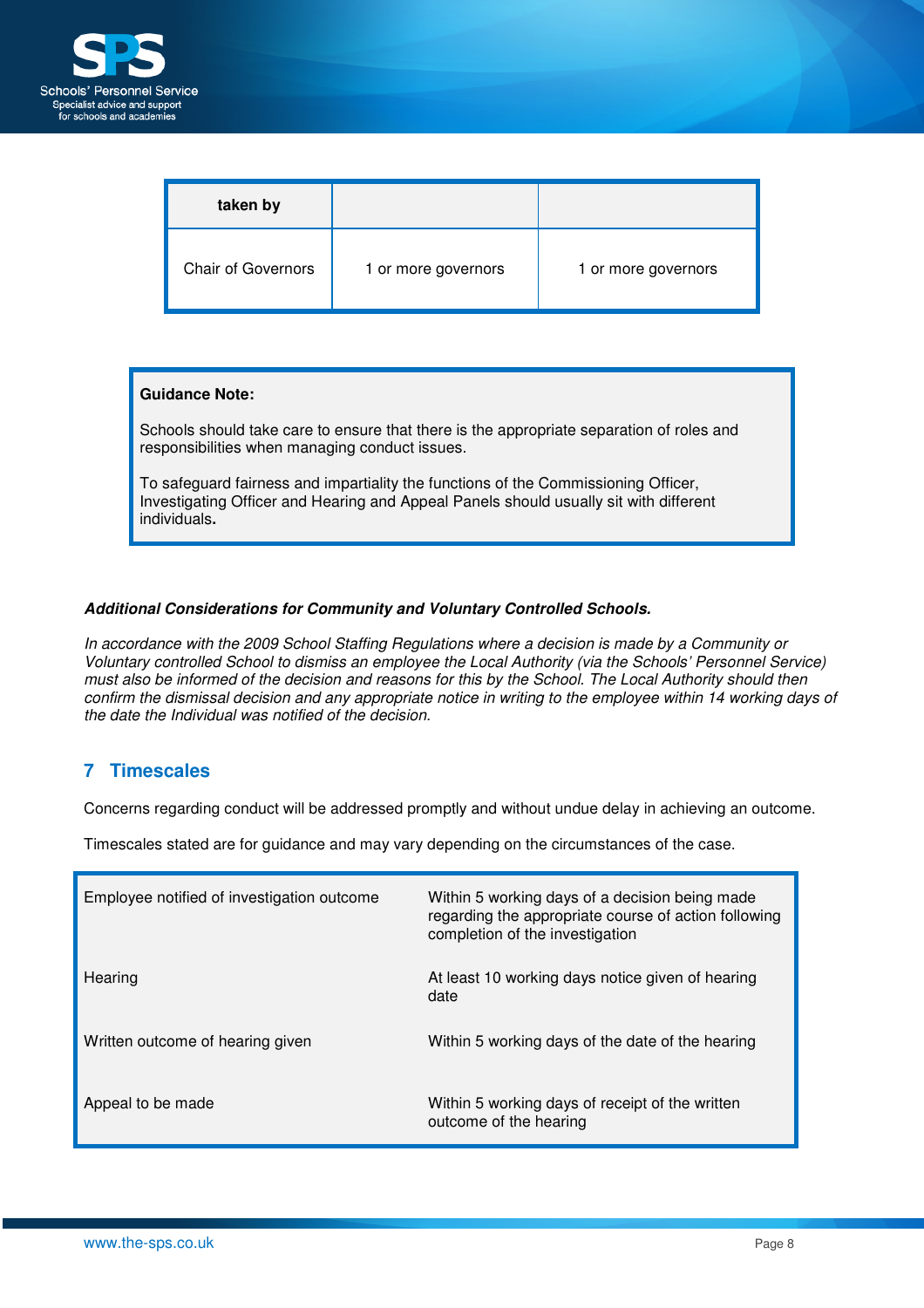

Appeal to be heard Within 10 working days from receipt of written appeal

Written outcome of appeal given Within 5 working days of the date of the appeal

For the purpose of this procedure 'working days' will normally refer to the 195 school days. At the School's discretion, working days may include school closure periods where an Employee works outside of term time. Appropriate timescales will be discussed with the Employee.

## **8 Right to Representation**

An Employee has the right to be accompanied to a formal hearing or appeal meeting by either a workplace colleague or trade union representative.

A workplace colleague or trade union representative may also attend a disciplinary investigation meeting.

Due and careful consideration will also be given to any request from an Employee to be accompanied by a workplace colleague or trade union representative at informal meetings. However it should be noted that the presence of a representative does not make the meeting formal.

# Part B – Procedure

## **9 Informal Management Action**

Where an allegation of misconduct is made, consideration will be given as to whether it is appropriate to address the matter informally by means of 'management action'.

In determining whether an informal approach should be taken, the Headteacher will take into account the seriousness of the alleged misconduct and whether previous informal action to address the issue has been unsuccessful.

Where an informal approach is taken the Headteacher will usually meet with the Employee to establish the facts, events and / or actions, discuss the concerns, and give the Employee the opportunity to state their case. The Headteacher may agree future expectations with the Employee – including measures to support an improvement in conduct – and, if appropriate, agree a review period and arrangements for monitoring conduct.

There is no requirement for a workplace colleague or trade union representative to be present at such a meeting although it may be advisable. The Headteacher may consider inviting the Employee to be accompanied when discussing concerns informally, however the presence of a trade union representative / workplace colleague does not in itself make the meeting formal.

It should be noted that if during the discussion it becomes apparent that the matter may be more serious – the meeting may be adjourned and the matter investigated under the formal disciplinary procedure.

The outcome of the discussion will be confirmed in writing and a record placed on the Employee's file. This may be termed an 'informal warning'. However it should be made clear to the Employee that such informal action will not form part of the Employee's disciplinary record.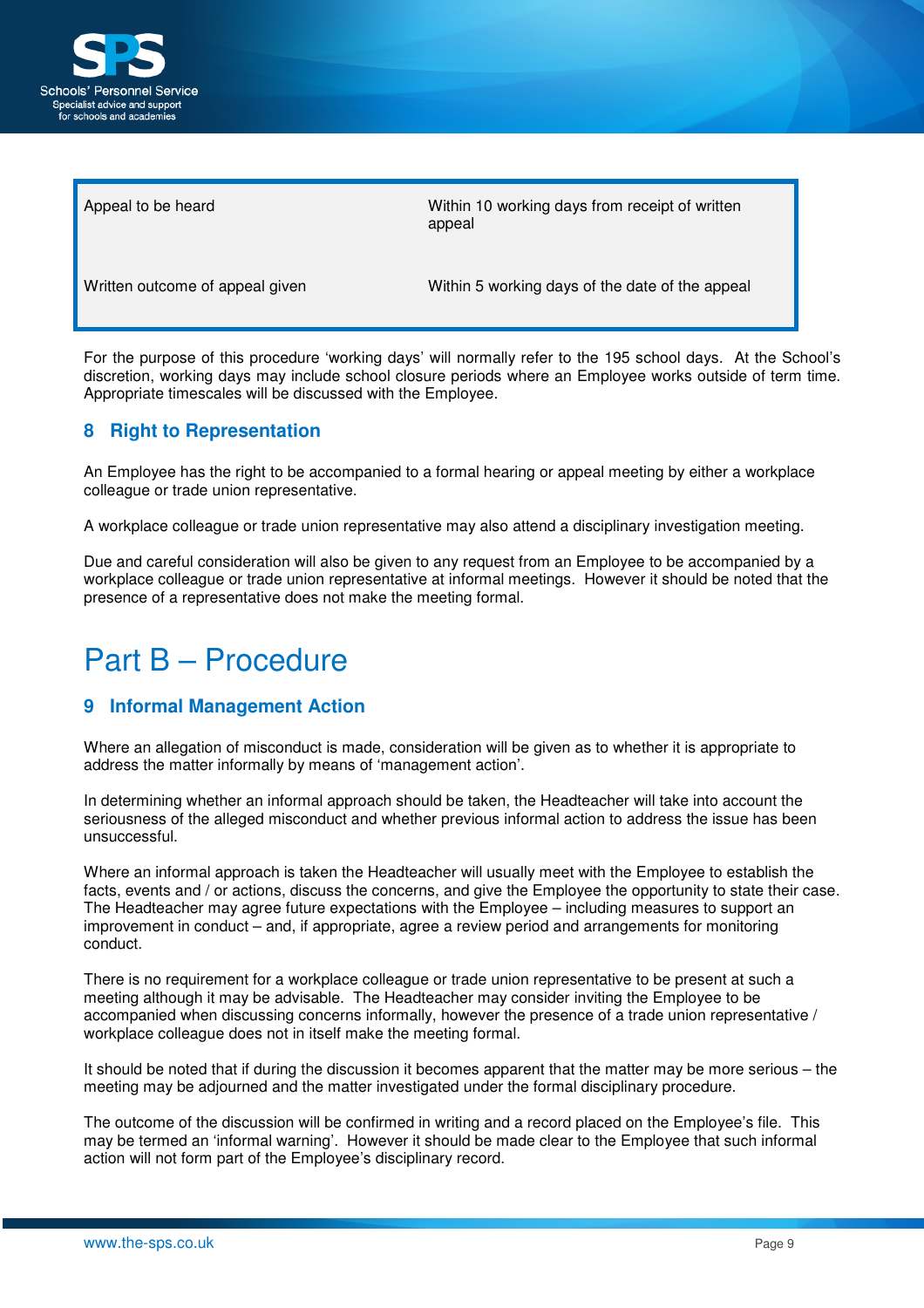

There is no right of appeal against informal action.

It is expected that informal action will resolve most minor concerns however an Employee should be advised that if there is a repetition of such misconduct formal disciplinary action may be taken.

## **10 Notifying an Employee of an allegation(s) against them**

An Employee will be notified of all allegation(s) or complaint(s) made against them at the earliest practical opportunity and advised of the procedure that will be followed.

Prior to investigating an allegation it may not be possible or appropriate to be specific about the precise nature of the allegation at the outset – however the Employee will be given a broad indication of the nature of the complaint.

Should the matter be addressed through a formal investigation or formal disciplinary action – then the Employee will be advised of the nature of the allegation in writing. They will also be advised that, should the allegation be upheld, formal disciplinary action may be taken.

Should further allegations come to light during the course of the investigation which are also to be investigated – the Employee will be advised of these in writing.

## **11 Suspension**

### **Guidance Note:**

Schools are advised to carefully consider if suspension is appropriate given the nature of the allegations and whether all other alternative options have been explored. It is recommended that the School assesses carefully whether suspension or any other action may be appropriate pending the outcome of a disciplinary investigation.

Please seek further guidance from your HR Advisor.

There may be occasions when it is appropriate to suspend an Employee with normal\* pay pending the outcome of an investigation and / or conclusion of any disciplinary action.

Suspension is not a sanction in itself and does not represent any prejudgement of the outcome of the process.

Suspension should only be initiated after careful consideration and where all other alternatives have been explored – such as arranging a period of authorised absence or temporary change in duties or place of work.

As a guide suspension may be instigated where:

- Children are considered to be at risk
- The Employee is considered to be at risk
- Where the allegation warrants investigation by the police, social services or other external agency
- Where there is evidence to suggest that the Employer's or Employee's reputation may be at risk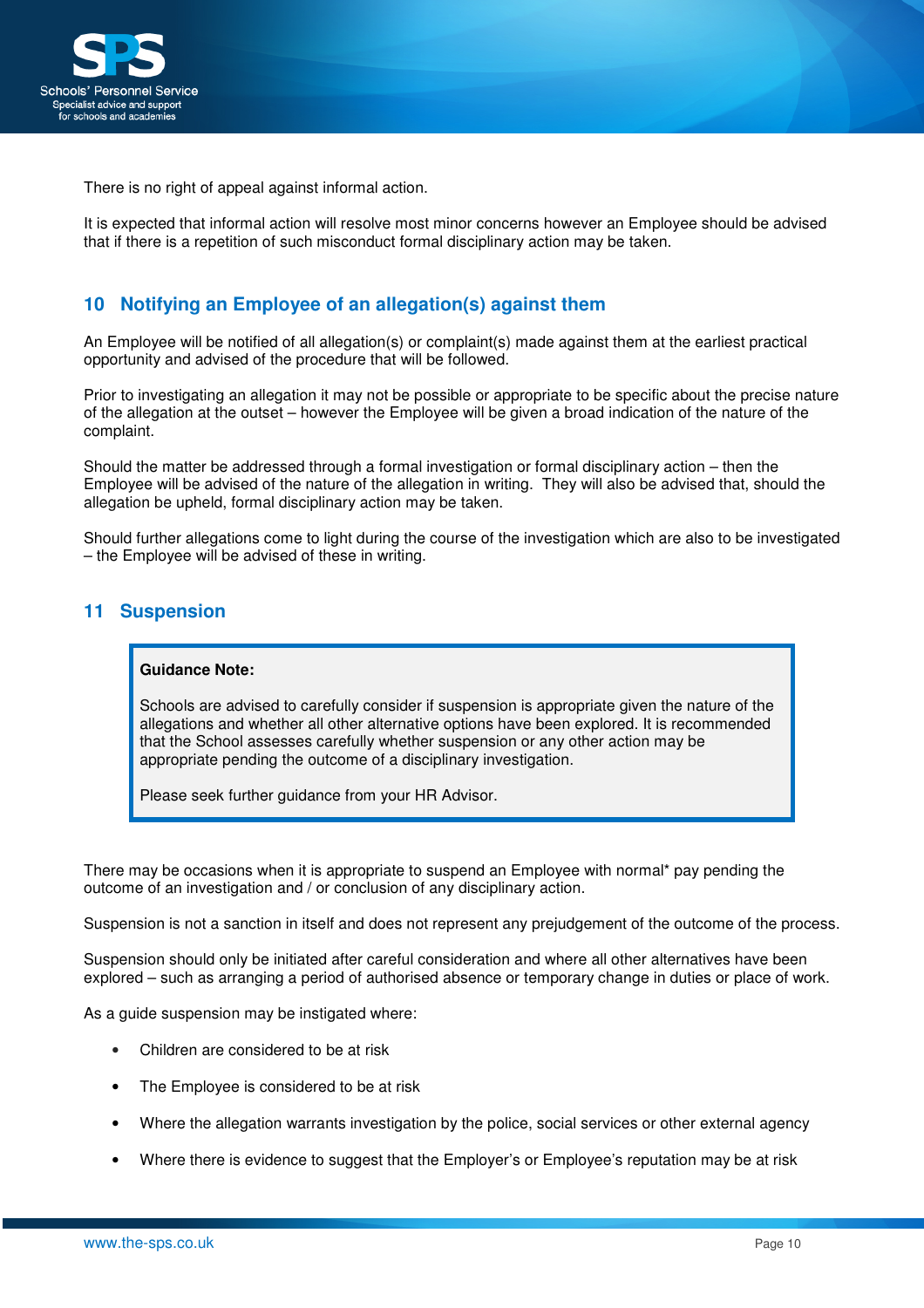

- Where the presence of the Employee may impede the investigation or be a disruptive influence in the workplace
- Where the allegations against the Employee may amount to gross misconduct or gross incompetence
- Where it is necessary to exclude the Employee from the School for the protection of students, staff, property or the ordely conduct of the School

This list is not exhaustive.

Where practicable a meeting will be arranged with the Employee and their workplace colleague or trade union representative to explain the reason for the suspension and the conditions that will apply. The details of the suspension will be confirmed in writing with the Employee, usually within 5 working days.

In some instances where it is not practicable or possible for the Employee's representative to be present, the meeting may still proceed in their absence. In exceptional circumstances where it is not possible or appropriate for the Employee to attend a meeting in School – suspension may be made in writing.

In certain instances it may be necessary for the suspension to be made in writing or without the presence of the Employee's representative.

Suspension will not continue for longer than is necessary and will be kept under review. Where possible the Employee will be given an indication of how long the suspension is likely to last and will be advised should these timescales change.

An Employee should be contactable by telephone or other agreed means during their normal working hours while suspended.

An Employee who is suspended must not discuss the details of the allegation(s) with other members of staff (except their workplace colleague or trade union representative), governors, pupils or parents in such a way which could compromise their position or integrity of the investigation without the prior permission of the Headteacher or Chair of Governors. This does not prevent an Employee discussing matters with their representative. Clarification should be sought from the Headteacher or Chair of Governors if required.

A suspended Employee will be provided with a named contact in School to keep them informed of matters arising during their absence. This individual will not be able to discuss any aspects of the disciplinary investigation.

In addition a suspended Employee may be allocated a named contact from the School's personnel provider who will be able to provide advice about procedural aspects of the process.

Care will be given to ensuring a suspended employee receives information from staff meetings during their absence and consideration will be given to alternative arrangements for events such as inset training and CPD.

Suspensions may be made by the Headteacher or Governing Body. An Employee may be suspended at any point during the investigation should the circumstances warrant.

Suspension may be lifted at any point should the situation change. Suspension may only be ended formally by the governing body. However the Headteacher may provisionally lift the suspension, pending approval of the governing body, so as not to delay a return to work.

\*It should be noted that 'normal pay' is the pay the employee would be entitled to if they were not suspended. For example where an Employee falls sick either before or during a period of suspension they will receive their usual contractual / statutory sick pay entitlement. This may decease in accordance with their sick pay entitlement.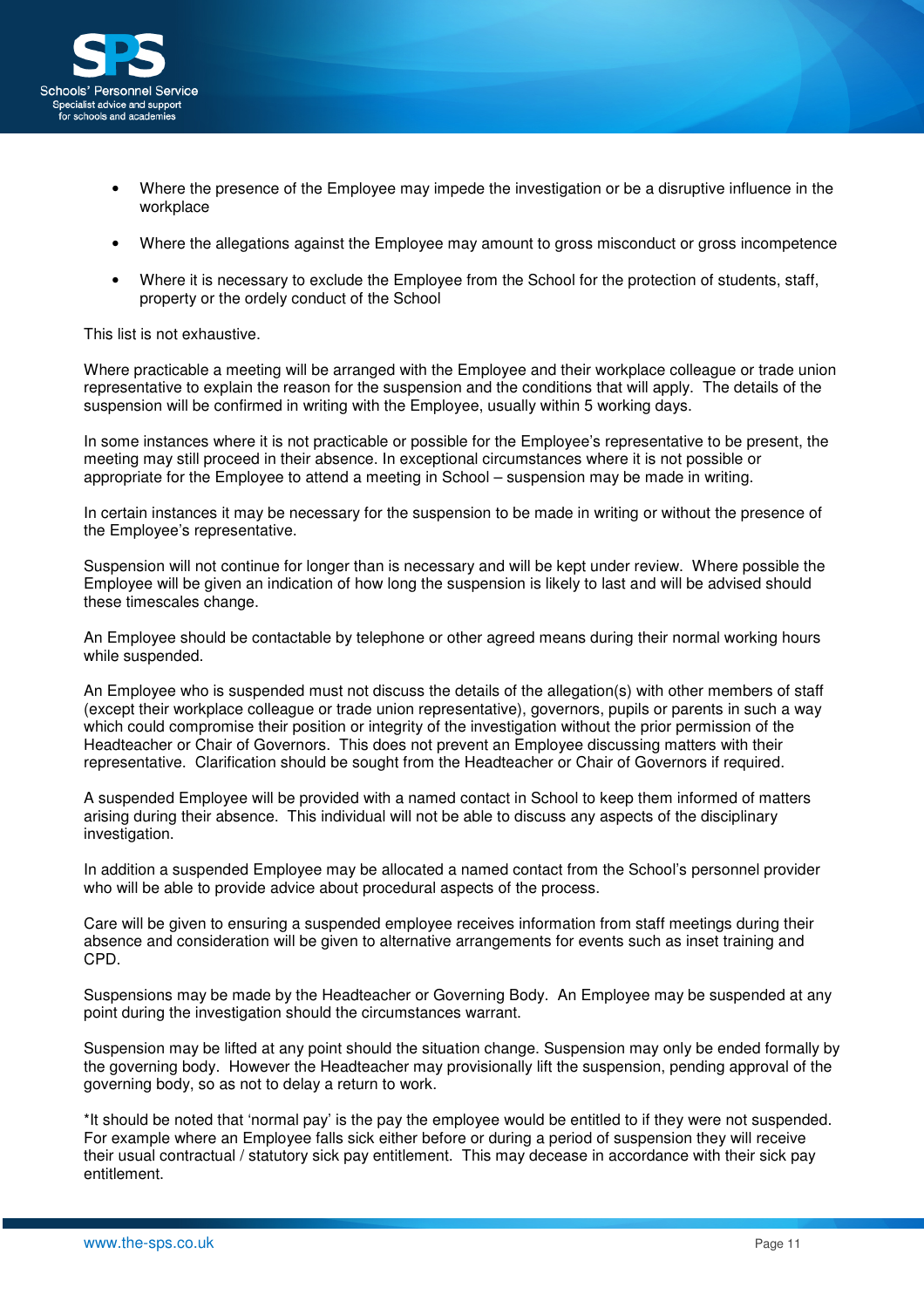

## **12 Investigating the allegation**

Before any formal disciplinary action is taken, allegations of misconduct will be thoroughly and objectively investigated. Investigations will be undertaken without undue delay. The nature and extent of the investigation will be determined by what is reasonable given the circumstances.

The purpose of the investigation is to establish the facts, events and / or actions to determine whether there is a case to answer and not to make any decision about the outcome.

The Commissioning Officer (Headteacher, other appropriate manager / governor) will appoint an independent investigating officer. The investigating officer will not have had any prior involvement in the case. On occasion it may be appropriate to identify more than one investigating officer. If, during the course of an investigation, it becomes apparent that the Commissioning Officer is a witness to the allegation it may be appropriate for a new Commissioning Officer to be identified.

The Employee will be invited to a formal investigation meeting with reasonable notice during working hours. At this meeting the Employee will be given a full and fair opportunity to respond to the allegation(s), explain his / her conduct and, where the concern is admitted, any mitigating circumstances. Depending on the circumstances it may be necessary to conduct more than one investigation meeting. A workplace colleague or trade union representative may accompany an Employee to an investigation meeting.

In addition to attending an investigation meeting, the Employee may also make a written statement or present any other relevant written documents that they may wish to be considered as part of the investigation.

The investigating officer may also conduct a formal investigation meeting with other relevant witnesses as soon as possible. The Employee will be given the opportunity to identify witnesses they wish to be interviewed as part of the process.

Witnesses providing evidence to an investigation will be advised that their statement may be shared with the Employee and they may be called to present this and may be questioned regarding their evidence at a disciplinary hearing.

All witnesses should be aware of the confidential nature of investigations and should not discuss any aspect of the meeting or matters under consideration with anyone outside of the investigation meeting.

Interviews with pupils will only be conducted with the parent or guardian's consent and they should be given the opportunity to accompany the pupil to the meeting.

The investigating officer may also review documents and other evidence relevant to the allegation.

A written, signed and dated record will be made of all interviews conducted as part of the investigation. The Employee will have the opportunity to check the accuracy of the minutes / notes taken of their evidence. Where there are discrepancies between the Employer and Employee that cannot be resolved both versions of the minutes will be held on record.

An audio record may also be made with the prior consent of the Employee and an audio copy or summary transcript shared with the Employee. Covert recordings of investigation meetings are expressly prohibited.

## **13 Investigation Outcome**

A written report will be produced of the investigation findings and shared with the Commissioning Officer.

Based on the findings of the investigation, the Headteacher will determine which course of action is most appropriate: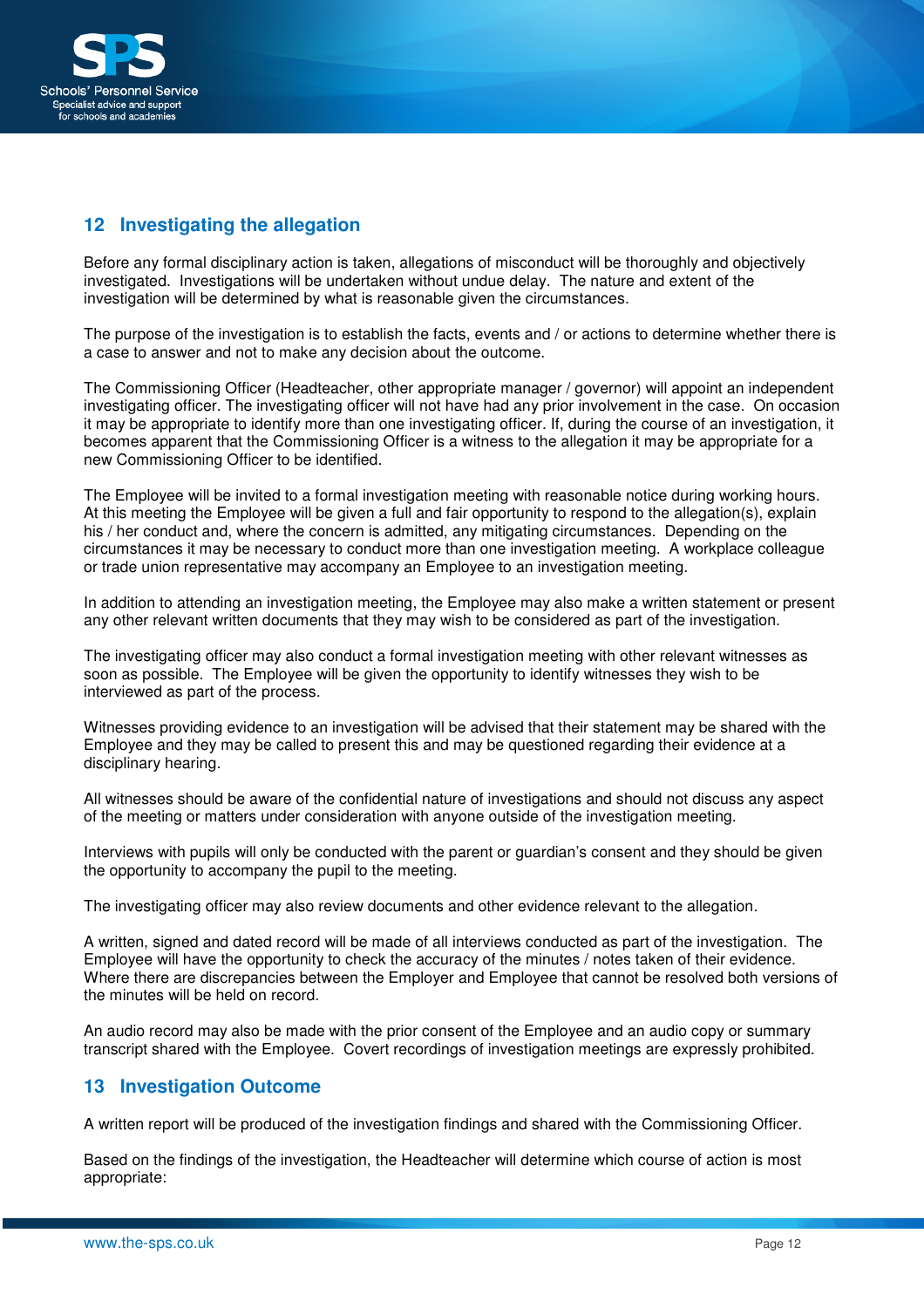

- That there is no case to answer and no further action is taken
- That a minor concern is identified which is to be addressed through informal action
- That there is a case to answer on a matter of misconduct which warrants consideration of formal disciplinary action.

The investigation outcome will be communicated to the Employee in writing without undue delay and usually within 5 working days of the decision being made regarding the appropriate course of action.

Where informal action is proposed a follow up meeting will be arranged without undue delay to discuss any appropriate management action. The outcome of this discussion may be confirmed in writing and a record placed on the Employee's file – although such a discussion and letter does not constitute a formal disciplinary record.

The investigation report will only be shared with the Employee should formal action be instigated.

## **14 Notification of a Disciplinary Hearing**

Where the matter is to be considered by a formal disciplinary hearing, arrangements for this will be communicated in writing.

This notification should specify:

- The allegation(s) to be considered at the hearing
- The time, date and venue of the hearing
- The possible consequences should the case be upheld and, if appropriate, that dismissal may be an outcome
- The procedure to be followed
- That the Employee may be accompanied by their workplace colleague or trade union representative.

The Employee will be given reasonable notification of the date of the hearing to allow them sufficient time to prepare their case. This will usually be not less than 10 working days, however this may be varied by mutual agreement or should the circumstances dictate.

Wherever possible the School will provide the Employee with copies of all relevant documents which will be referred to during the hearing with the notification of the disciplinary hearing. This will include a copy of the investigation report and any statement of case where appropriate. Should this not be possible the School will provide the employee with this information no later than 10 working days before the hearing.

The Employee is required to provide no later than 5 working days before the hearing:

- The name of their trade union representative or workplace colleague
- The name(s) of any witnesses they are calling
- Any relevant documentation they wish to be considered.

 If a late submission is received, the panel has discretion as to whether to accept this and make provision for an adjournment during the hearing to consider this. However the panel reserves the right to disregard this information.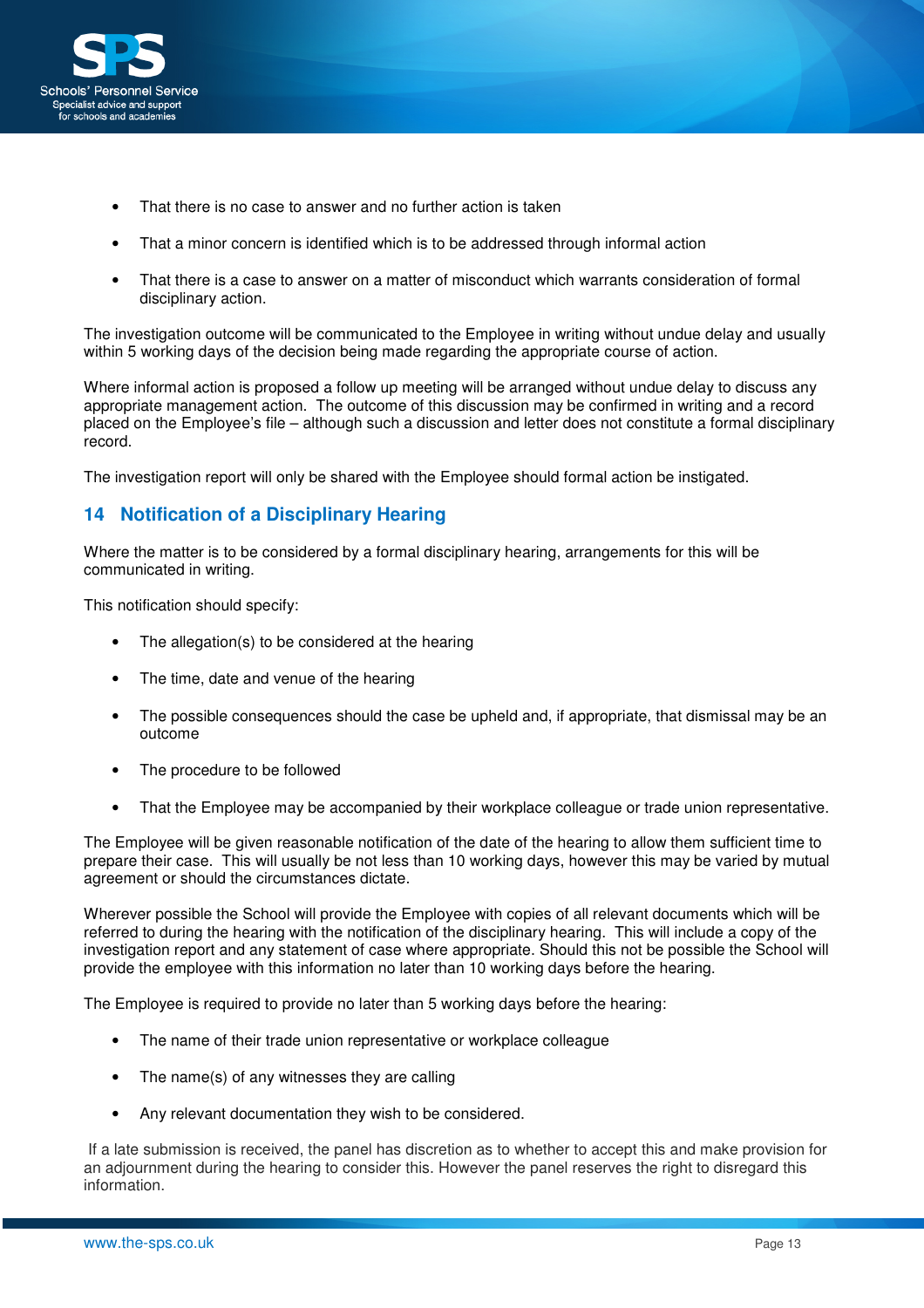

## **15 Disciplinary Hearings**

The purpose of the disciplinary hearing is for the School to present the case against the Employee and for the Employee to be given the opportunity to respond.

The role of the manager hearing the case / panel is to consider the evidence presented and decide whether, on the balance of probabilities:

- The case against the Employee has been established and
- Whether it is appropriate and reasonable to issue a formal sanction against the Employee.

The manager hearing the case / panel should also consider whetheran appropriate and sufficient investigation has been undertaken and a fair and reasonable procedure followed.

The case for the School will usually be presented by the manager who commissioned the investigation, or their nominee. The Employee will have an opportunity to present their case. Witnesses may be presented by either party.

A workplace colleague or trade union representative may accompany an Employee to the hearing.

**The arrangements for hearings are set out in Appendix B**

## **16 The Outcome of the Hearing and Disciplinary Sanctions**

Based on the evidence presented, the panel may determine the following outcomes:

- There is insufficient evidence against the Employee and the matter should be concluded with no further action
- The case against the Employee is proven on the balance of probabilities and a decision made to give the Employee a formal warning
- The case against the Employee is proven on the balance of probabilities and a decision made to dismiss the Employee with or without notice
- The case is proven on the balance of probabilities and some other formal action is appropriate.

If proven and depending on the circumstances of the case, the panel may impose a range of sanctions, including dismissal, as follows:

| Level of Sanction            | Normal Expiry Period |
|------------------------------|----------------------|
| First Level Written Warning  | After 6 months       |
| Second Level Written Warning | After 12 months      |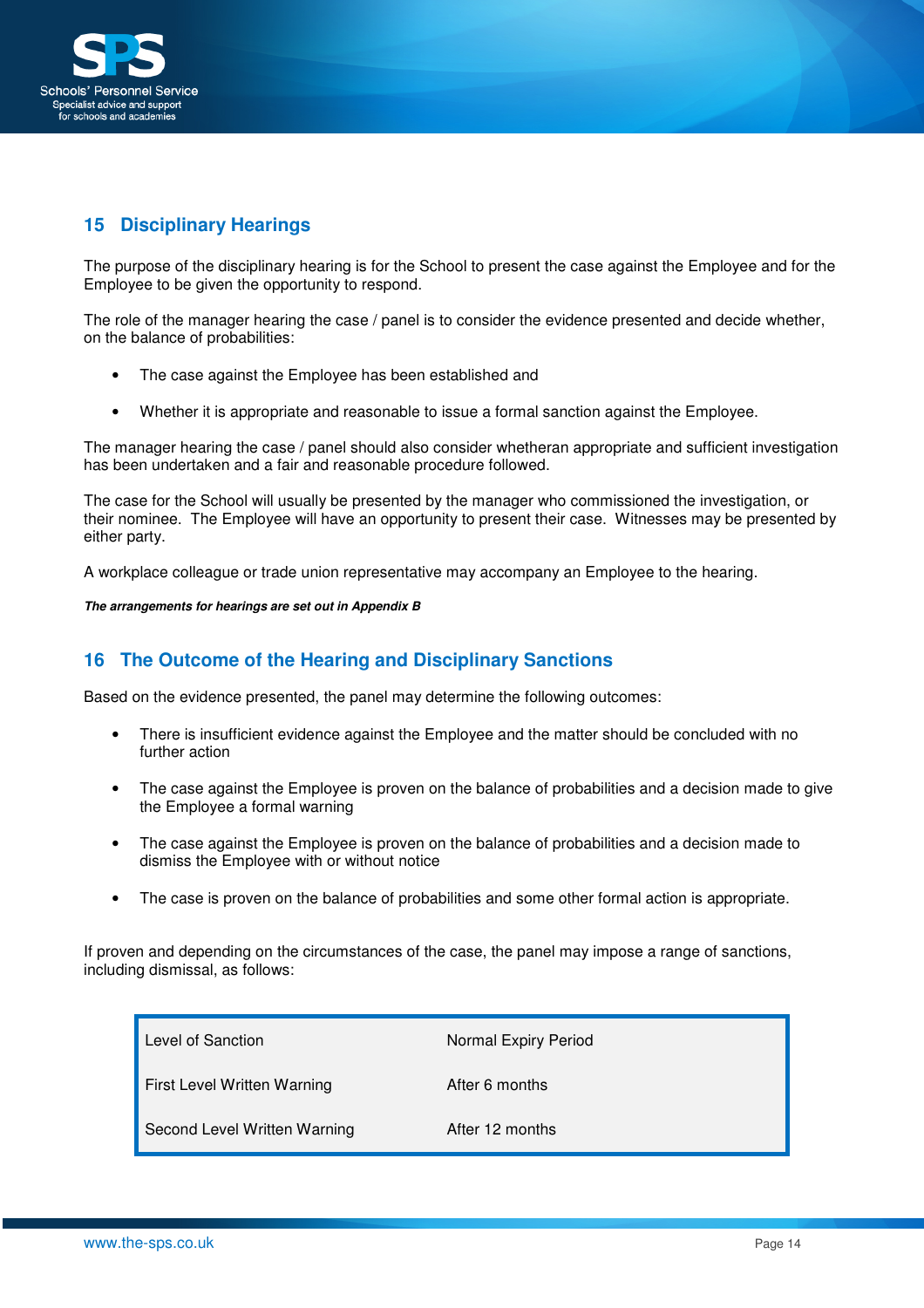

Final Written Warning **After 18 months** 

Dismissal with contractual notice

Summary Dismissal without notice

An Employee will not usually be dismissed for the first incident of misconduct other than in the case of gross misconduct. Where an Employee's first incident of misconduct is sufficiently serious – it may be appropriate to issue a final written warning. The duration of other sanctions will be determined by the circumstances of the case.

Should gross misconduct be found, and dismissal is determined, this is usually without notice (Summary Dismissal). In cases of dismissal arising from misconduct, notice would normally be given. Where notice is given this is the greater of the Employee's statutory or contractual notice entitlement.

#### **A list of actions which may constitute Gross Misconduct and Misconduct is at Appendix A.**

In determining the nature of the sanction consideration will be given to:

- Whether the proposed penalty is reasonable in view of all the circumstances with reference to the examples of behaviours which constitute gross misconduct and misconduct within this procedure
- The nature, severity and impact of the misconduct
- The circumstances in which the misconduct occurred and any mitigating factors or the explanations given by the Employee
- The Employee's previous conduct, position, seniority, and length of service and their attitude towards the misconduct
- Any relevant Employer rules and procedures and whether the Employee was aware that their conduct contravened these
- The penalty imposed for similar offences in the past
- Whether any other action could be taken to encourage the Employee to improve their conduct such as training or additional support.

In certain instances, and where appropriate to the concerns, the panel may recommend to the Headteacher that other action be considered such as:

- Downgrading
- Transferring the Employee to another role
- Requiring the Employee to undertake certain specified training
- Refer the matter for consideration under another procedure, if appropriate.

Alternative action such as this would only be taken where it is judged reasonable and viable for the School to implement.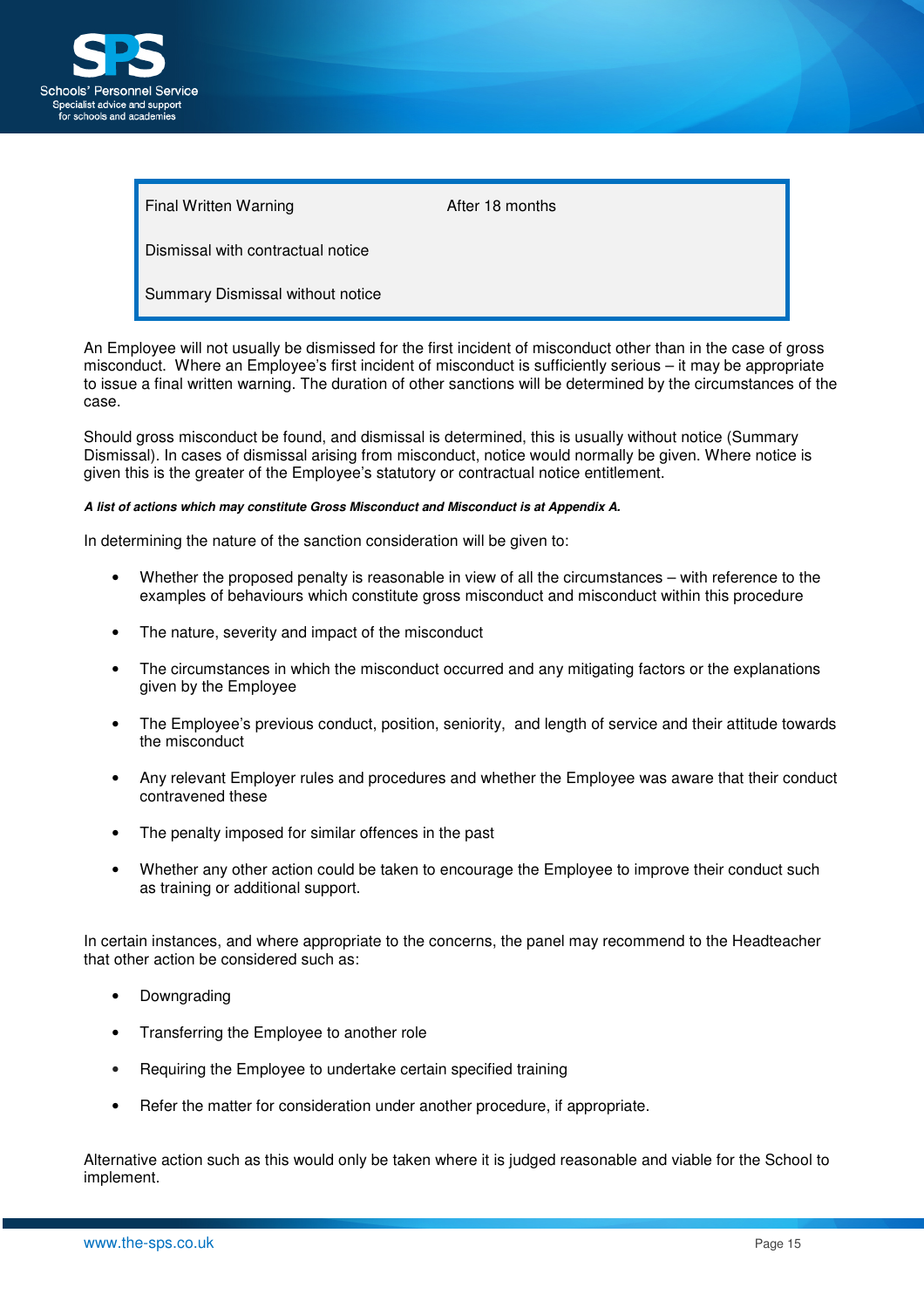

## **17 Communicating the Decision**

Where possible the Employee will be advised verbally of the outcome following the conclusion of the process and the Panel's deliberations. On occasion it may not be possible to determine an outcome on the day of the hearing, in which case the panel will reconvene at the earliest possible opportunity to make a decision. Where the panel reconvenes, the outcome will be communicated in writing to the Employee.

In all circumstances the Employee will be advised in writing of the outcome of the hearing usually within 5 working days of the decision being made.

The notification should specify:

- The outcome
- The reasons for the outcome and the nature of any misconduct that has been found
- The nature of any sanction and how long it will last
- If dismissed the reason for the dismissal, whether notice will be given and the termination date
- Any period of time given for improvement, a review date if appropriate, and the required improvement expected
- Any support that the Employer will provide to assist the Employee, if relevant
- The likely consequences of any further misconduct.

Should a sanction be imposed Employees should be advised of the timescales and procedure for making an appeal.

It will be deemed sufficient for the School to issue the written confirmation of the decision to the Employee's last known address.

## **18 Appeal**

#### **Guidance Note:**

It should be noted that in most instances an appeal panel should consider only the points raised by the Employee as part of their grounds for appeal.

However where significant procedural irregularities are identified with the conduct of the original hearing, the appeal panel may, at their discretion, determine that a re-hearing would be appropriate. In cases of a re-hearing the decision of the appeal panel is final and there is no further right of appeal.

The Employee may register an appeal in writing to the Clerk to the Governing Body or nominated person, within 5 working days of written receipt of the outcome of the hearing.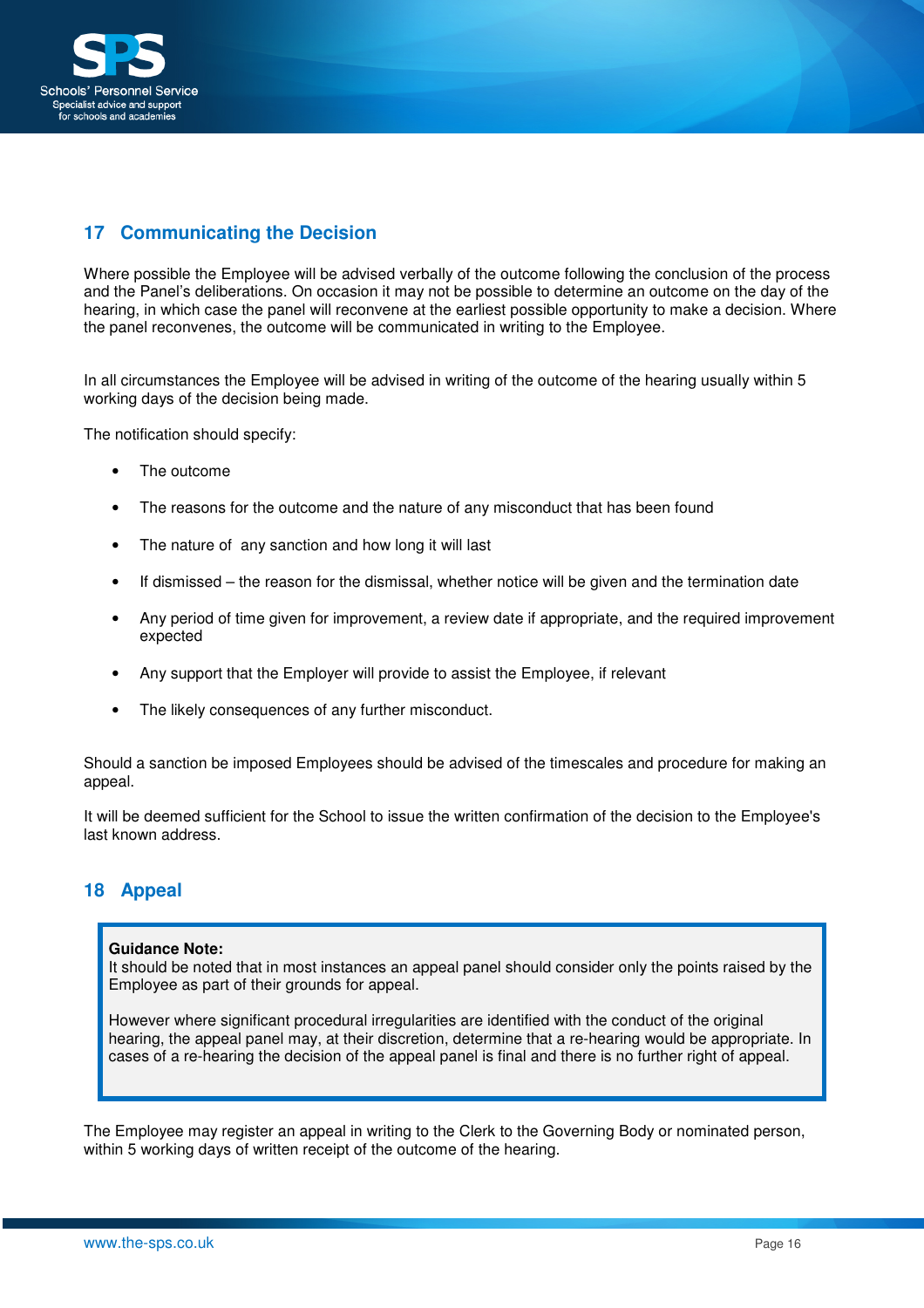

The appeal should be on one or more of the following grounds :

- Unfairness of decision
- That the sanction imposed was unreasonable
- That new evidence has come to light
- Significant procedural irregularities

The letter of appeal should include full details of the reasons for the appeal.

In instances where the grounds for appeal are not stated the School will ask the Employee to confirm these to enable all parties to give due consideration to the issues prior to the appeal meeting.

The Employee should ideally also include any supporting information they wish to rely on at the appeal hearing with their letter of appeal . In all cases any supporting information must be submitted by the Employee no later than the deadline for receipt of an appeal.

If a late submission is received the panel has discretion as to whether to accept this and make provision for an adjournment during the hearing to consider this. However the panel reserves the right to disregard this information.

The School will provide the Employee with copies of any documents which will be referred to during the appeal, including the notes of the disciplinary hearing and witness statements, in advance and usually no later than 5 working days before the appeal meeting.

A workplace colleague or trade union representative may accompany an Employee to an appeal .

The Appeal panel has discretion to consider allowing new evidence and witnesses but only if this is strictly relevant to the grounds of appeal.

The panel will identify a chair who will have responsibility for facilitating the hearing.

**The arrangements for hearings are set out in further detail in Appendix B** 

## **19 The Outcome of the Appeal**

In the case of appeals the role of the panel is to review the original decision on the basis of the grounds presented for appeal by the Employee. The outcome may be:

- To uphold the previous decision in full
- To uphold the previous decision in part but to reduce the level of the sanction or amend other elements of the decision
- To uphold the Employee's appeal in full and withdraw the sanction in its entirety.

The panel may not impose a higher level of sanction than reached previously.

The appeal panel decision is final.

## **20 Communicating the Appeal Decision**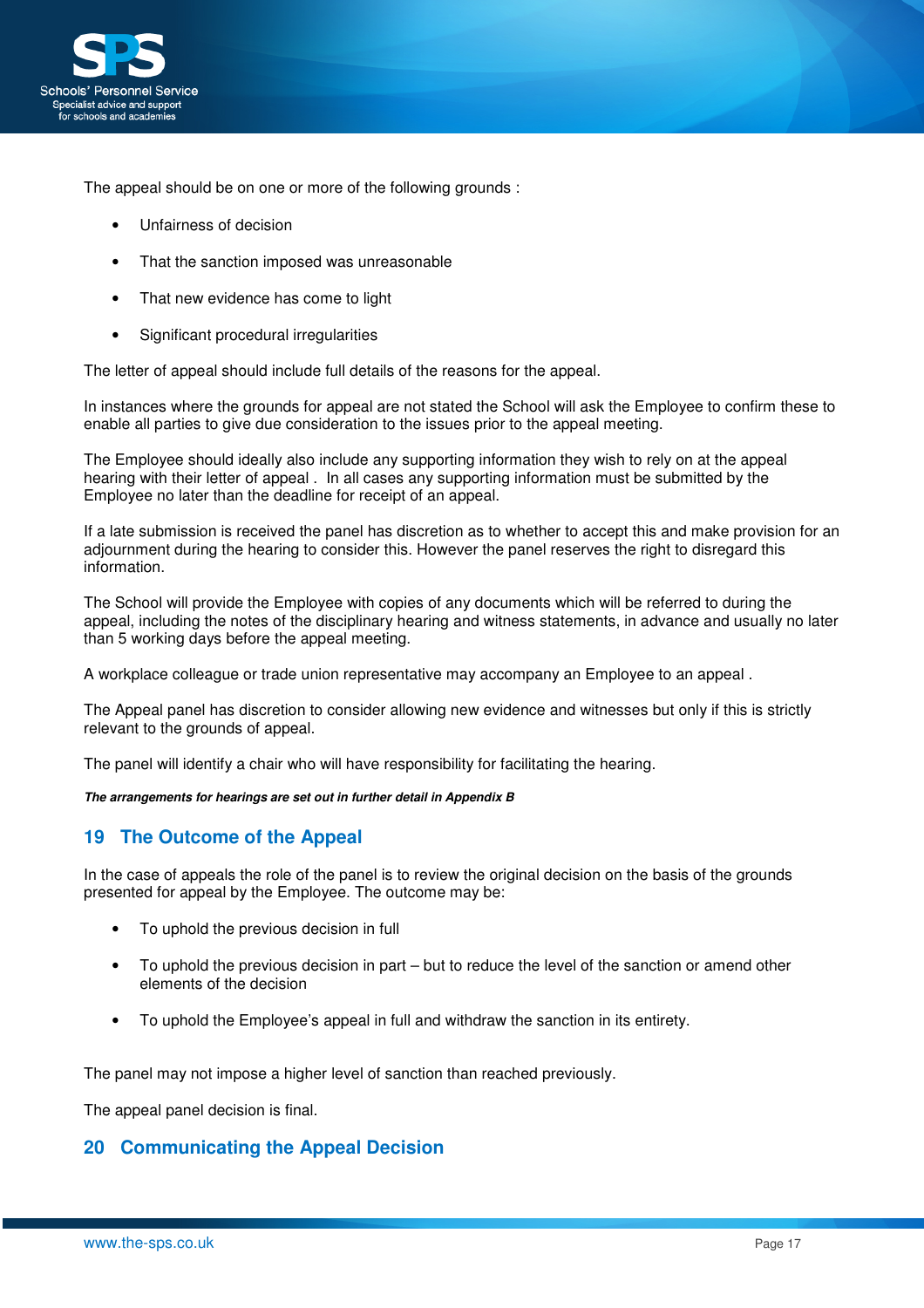

Where possible the appeal hearing will be reconvened and the Employee advised verbally of the outcome following the conclusion of the process and the Panel's deliberations. On occasion it may not be possible to determine an outcome on the day of the appeal hearing, in which case the panel will reconvene at the earliest possible opportunity to make a decision. Where the panel reconvenes, the outcome will be communicated in writing to the Employee.

In all circumstances the Employee will be advised in writing of the outcome of the appeal hearing usually within 5 working days of the decision being made.

The notification should specify:

- The outcome
- The reasons for the outcome reached
- Where the level or nature of the sanction is reduced the nature of any revised sanction and how long it will last
- That the panel's decision is final and there is no further right of appeal.

It will be deemed sufficient for the Employer to issue the written confirmation of the decision to the Employee's last known address.

## **21 Further misconduct**

Where an Employee already has a live warning and there is further proven misconduct within that period, a further panel may extend the period of the warning or issue a higher sanction which may include dismissal. The length of any extension may not be greater than the length of the original sanction.

## **22 Non Attendance at Meetings**

Where an Employee or their representative is unavailable to attend a meeting held under this procedure, they should inform the Headteacher / Panel at the earliest opportunity.

A hearing / appeal may be deferred by up to 5 working days from the date of the original meeting where an Employee's representative is unavailable.

Other than in exceptional circumstances only one postponement will be granted.

The Headteacher / Panel reserves the right to hold a hearing / appeal in the Employee's absence where all reasonable efforts to secure attendance have been unsuccessful. In this event the Employee will be given the opportunity to make written representations to the meeting or for their representative or workplace colleague to make representations either to the meeting or in writing on their behalf.

If no submissions are received the panel may make a decision based on the available information.

The Headteacher will give due consideration to any request to postpone any other meeting held as part of this procedure taking into account the individual circumstances and the reason for non attendance.

Where an Employee refuses or fails to attend an investigation meeting without good reason or make written submissions to the investigation – the investigating officer may at their discretion deem it appropriate to conclude the investigation based on the information available.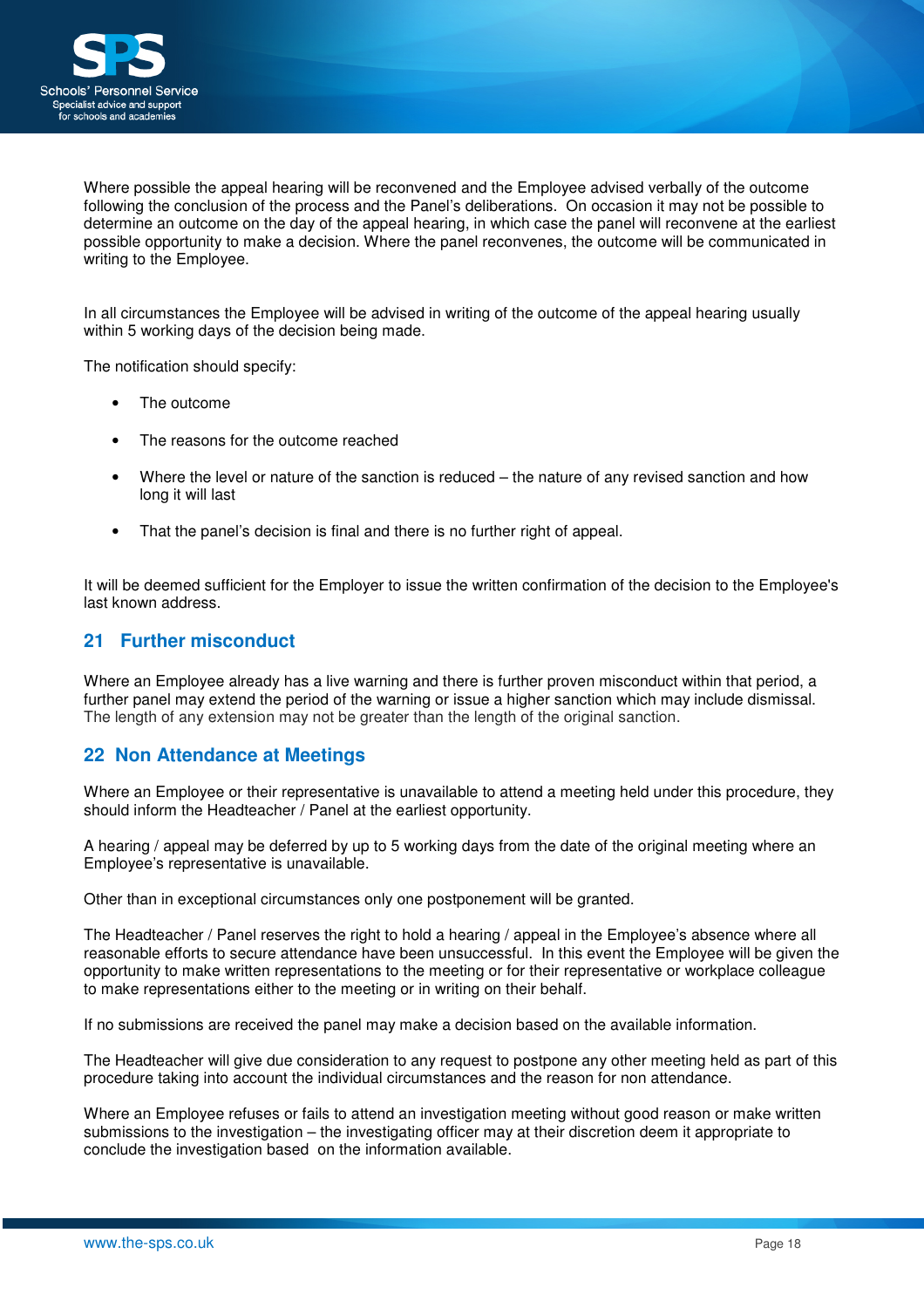

## **23 Minuting Hearing and Appeal Meetings**

Minutes should be produced of all submissions to the hearing / appeal – including Employer, Employee and witness statements, any questioning of the parties and the panel's decision statement. The panel's deliberations should not be minuted.

Minutes may be taken by a clerk who is present at the meeting or transcribed from an audio recording. An audio recording will only be made with the prior consent of the Employee.

Minutes will be shared with the Employee as soon as practicable. The Employee will have the opportunity to check the accuracy of the minutes / notes taken of their evidence and submissions. Where there are discrepancies between the Employer and Employee that cannot be resolved both versions of the minutes will be held on record. Where an audio recording is made this will be shared with the Employee if requested.

Covert recordings of meetings or hearings are expressly prohibited.

## **24 Resignations during the process**

Where an Employee resigns during the course of a disciplinary investigation or pending a disciplinary hearing, the School reserves the right to continue the investigation / disciplinary process. In such circumstances the Employee will still be given opportunity to participate in the investigation.

## **25 Disclosure of formal sanctions in employment references**

Should an Employee have an unexpired formal disciplinary sanction on file – this will be disclosed, upon request, in any reference provided by the Employer to a prospective Employer.

Expired sanctions will not be disclosed – unless these relate to matters which the Employer is required to share in accordance with Child Protection / Safeguarding Procedures.

## **26 Malicious and Vexatious Allegations**

Where an allegation of misconduct against an Employee is found to be vexatious or of malicious intent, this may be examined in accordance with the School's disciplinary procedures.

## **27 Advice and support to Employees during the process**

Employees are advised to seek support from their Trade Union or Professional Association in the first instance. Employees may address questions about the procedure to the Headteacher or other delegated staff member.

In instances where the investigation is prolonged or the Employee is suspended, the School will, as far as is practicable, make arrangements to keep the Employee informed with the progress of the investigation and timescales for conclusion.

## **28 Ill health and sickness absence during the process**

The ill health of an Employee will not usually be grounds for ceasing any ongoing investigation or disciplinary process.

Where the absence is likely to be short, the School may pause the process until the Employee recovers. Where the absence is ongoing, the School may seek guidance from an occupational health advisor to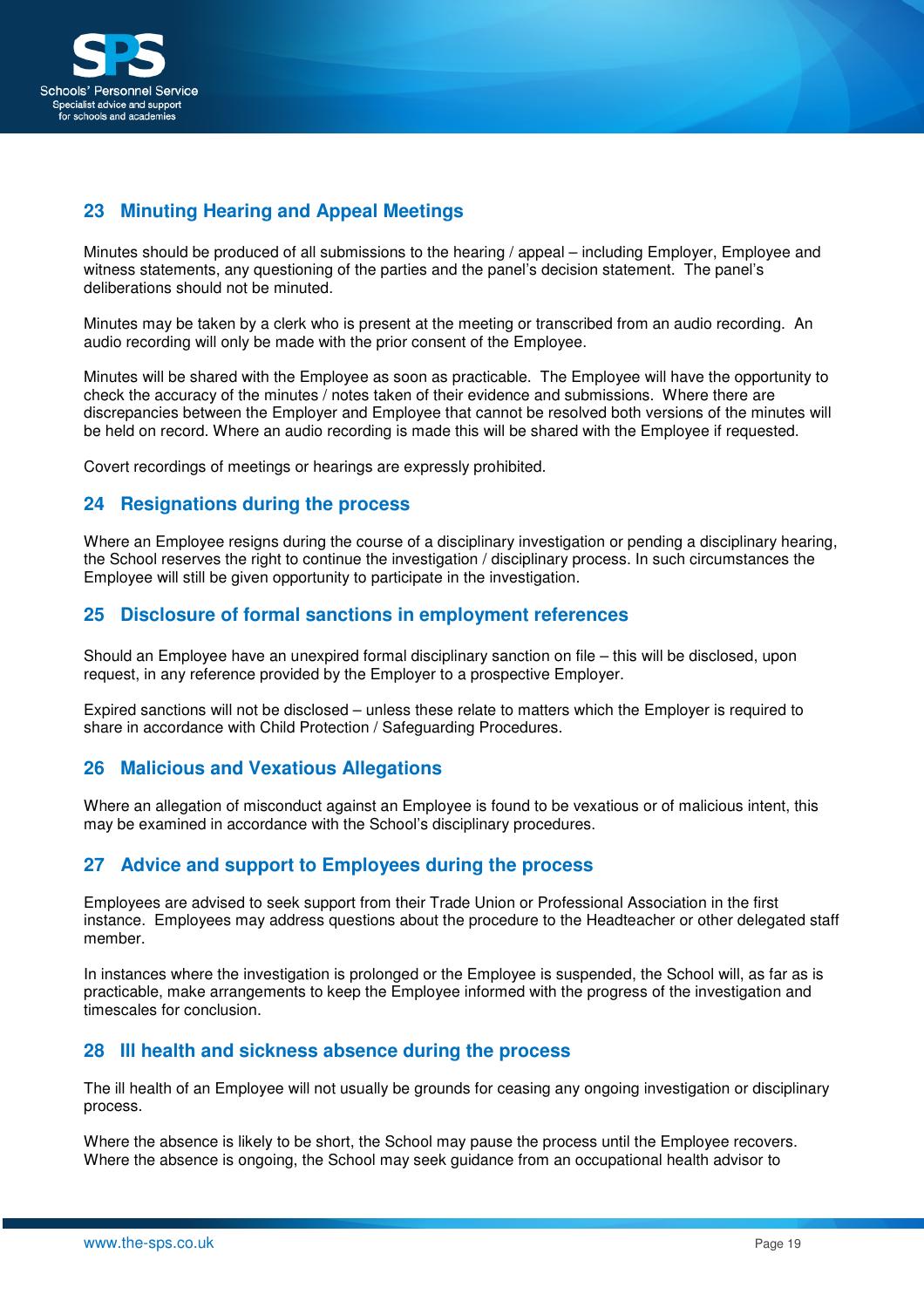

determine whether or not the Employee is sufficiently fit to take part in the process. It is expected that Employees will consent to a referral being made to an occupational health advisor in such circumstances.

Upon receipt of occupational health advice consideration may be given to any measures that can be put in place to enable the process to proceed. This may include giving the Employee the opportunity to make written representations to an investigation or hearing or for their trade union representative or workplace colleague to make representations on their behalf.

## **29 Concurrent investigations by other agencies**

Certain allegations of misconduct may initially be investigated under a different procedure or as a part of criminal investigation.

In these circumstances an investigation under the Employer's Disciplinary Procedure may take place concurrently, unless the School is otherwise instructed by other agencies.

Any disciplinary hearing held in relation to acts of misconduct will be independent of the timing or outcome of other procedures.

## **30 Allegations relating to financial irregularities**

In instances where an allegation of theft, fraud or other financial irregularity is made – the issue may be referred to the School's auditors / Head of KCC Internal Audit to ensure that any subsequent investigation is undertaken by appropriate qualified staff.

## **31 Allegations against Trade Union Representatives**

No formal disciplinary action or formal disciplinary investigation will be taken against a trade union representative until the circumstances of the case have been discussed with a full time official of their union.

## **32 Criminal Proceedings**

A criminal charge or conviction for actions outside of the workplace may result in disciplinary proceedings being taken where it is judged that the Employee's action:

- Affects or is likely to affect the suitability of the Employee to undertake their job role, work with children / young people or work in a School setting
- Impacts on the operation or reputation of the School
- Seriously undermines the trust and confidence that the School has in the Employee.

Each case will be considered on its own merits with regards to the circumstances of the case and following such investigation as is appropriate.

## **33 Other concurrent processes**

In the event that an Employee raises a grievance or a complaint of harassment or bullying in the course of a disciplinary process, both processes may continue concurrently.

However each case will be considered on its own merits to ensure that the School is acting reasonably.

## **34 Referral to other agencies**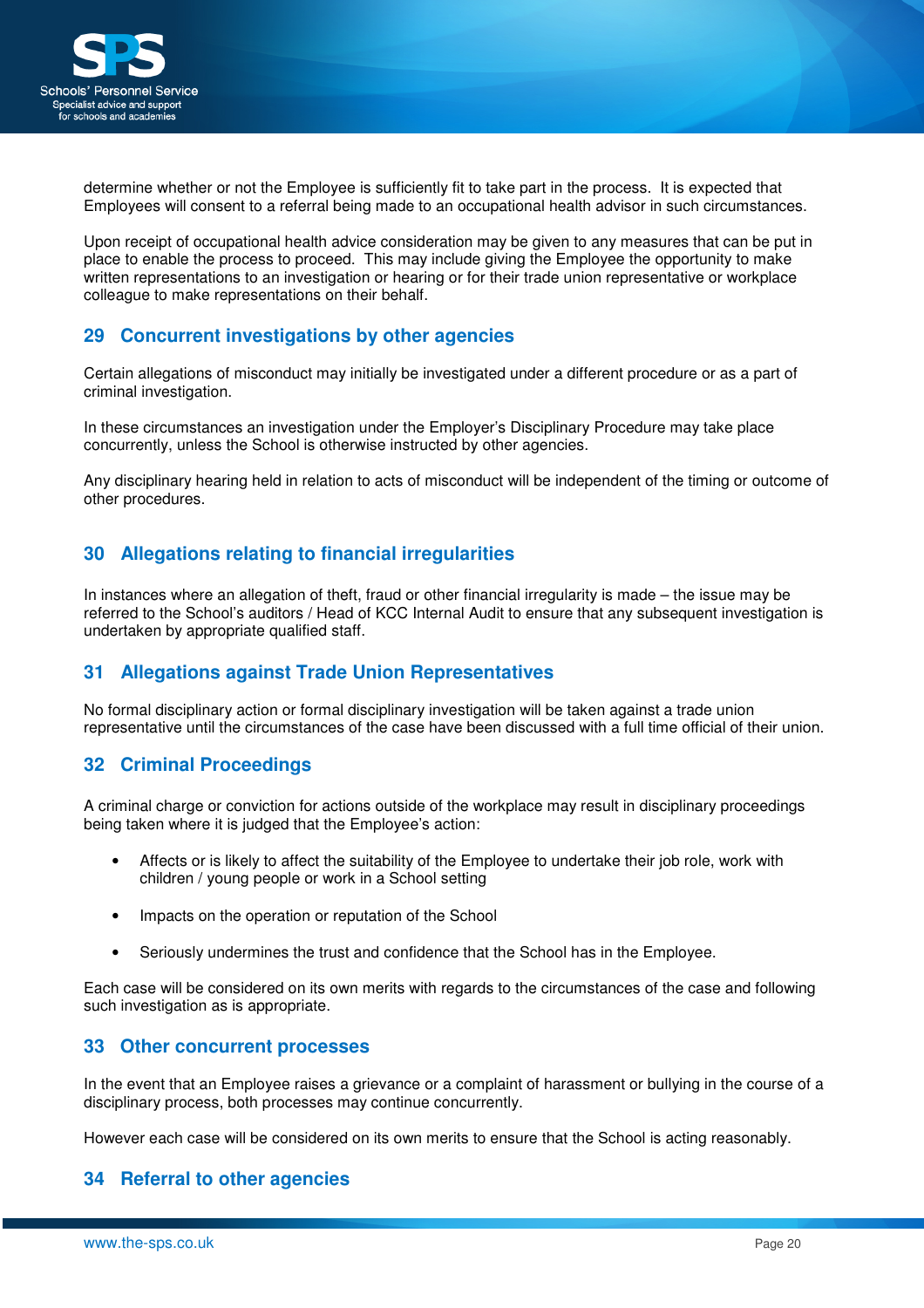

Where a teacher is dismissed for gross / serious misconduct (or may have been dismissed for serious misconduct had they not resigned) the School will consider whether to make a referral to the Teaching Regulation Agency (formerly the NCTL) in accordance with Education Act 2011 and The Teachers' Disciplinary (England) Regulations 2012.

Under the Safeguarding Vulnerable Groups Act (2007) a referral may also be made to the Disclosure and Barring Service where an Employee is dismissed (or would have been dismissed had they not resigned) because they have been cautioned or convicted of a relevant offence or behaved in a manner that has put a child at risk of harm / harmed a child.

## **35 Retention of Records**

In the event that the matter under consideration is dropped due to insufficient or inconclusive evidence, all documentation should be confidentially destroyed immediately. It may be appropriate to keep a basic confidential record of the concern raised, date and the fact the matter was dropped due to insufficient or inconclusive evidence.

If formal disciplinary action is taken, the details of the allegation, investigation findings, hearing and appeal minutes plus a copy of the outcome letter and the details of any sanction, should be retained confidentially on the Employee's personnel file.

At the expiry of any sanction, all documentation should be removed from the Employee's personnel file. A minimal confidential record may be retained. This will only be referred to in future cases of a similar nature for the purpose of evidencing a pattern of misconduct or countering an Employee's subsequent assertion that there have been no previous misconduct issues.

When the matter relates to a child protection issue a factual written record of the details of the allegations and outcome will be retained in all instances.

In certain limited instances it may be appropriate to retain records for longer than the retention period for example in cases related to child protection concerns or where the case is awaiting decision from an employment tribunal.

## **36 Confidentiality**

All parties are required to respect the confidentiality of all information relating to the disciplinary process.

The School recognises its obligations under the General Data Protection Regulation and associated legislation and the rights of Employees with regards to the personal data held on them.

All records relating to the management of Discipline and Conduct will be gathered, processed, held and shared in accordance with the requirements of the General Data Protection Regulation and Data Protection Act.

Please refer to the School's Data Protection Policy and Privacy Notice for further details All records and information, including those relating to any sanction imposed, are a matter of confidence between the School and the Employee. In certain limited circumstances this information may be shared by the School - for example in accordance with Child Protection / Safeguarding Procedures.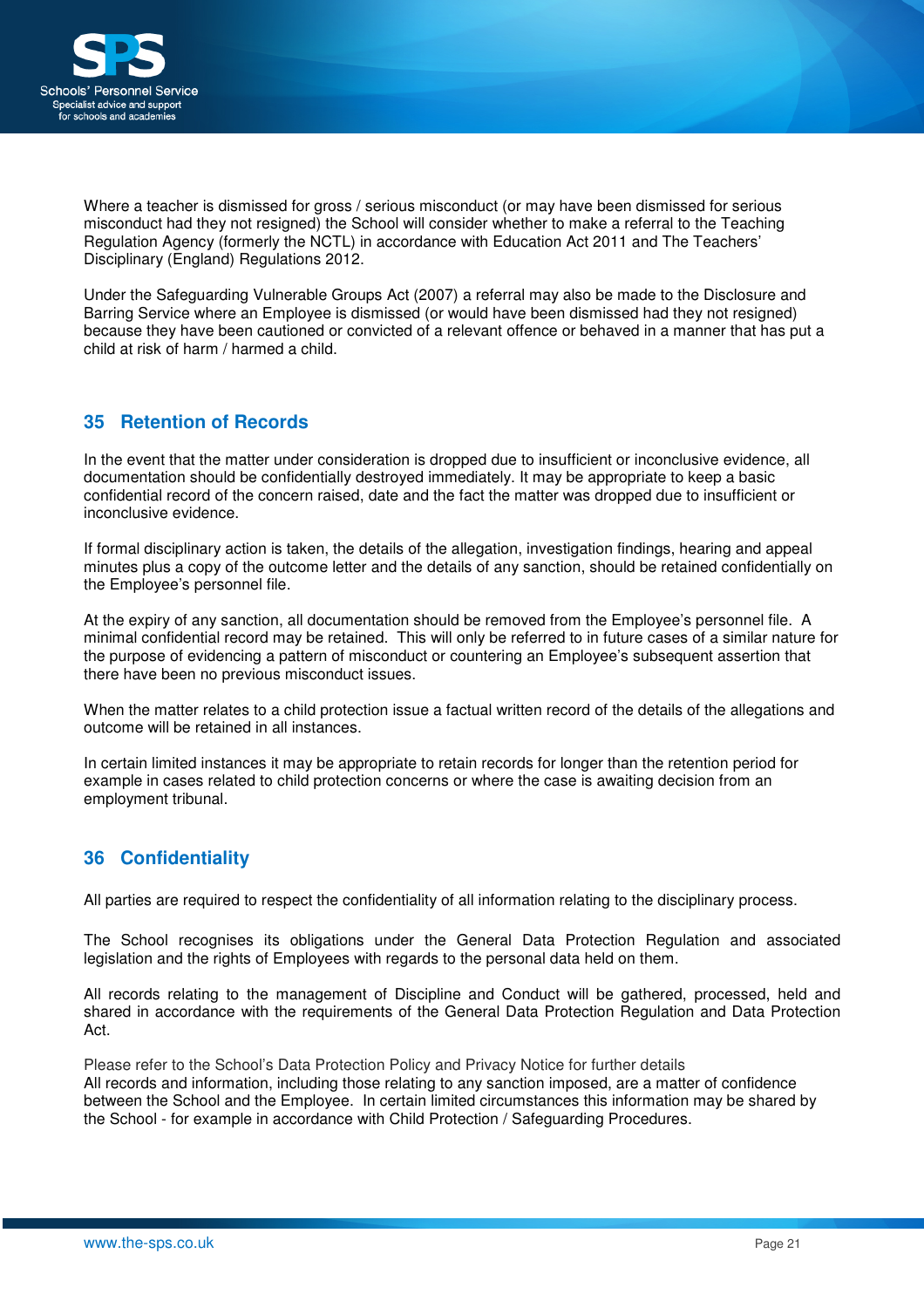

# Appendix A: Disciplinary Rules

The following examples give an indication of the School's position as to the types of behaviour which constitute misconduct. It is not possible to specify all forms of behaviour that will result in disciplinary action.

Each case will be judged in the light of the circumstances and context surrounding it. Varying circumstances may well allow different disciplinary actions or no disciplinary action at all to be taken for what are similar offences.

The examples are not exhaustive and omissions from the list are not in themselves grounds for appeal.

In addition, Employees should, so far as is reasonably practicable, be familiar with the School rules, working practices and conditions of service procedures relating to their own School and their particular area of work. Teachers should be familiar with Part Two of the Teachers' Standards which set out the expectations with regards to personal and professional conduct. Employees should be familiar with any 'Code of Conduct' in place for all School staff.

#### **Gross Misconduct**

Gross misconduct is an act which may render it inappropriate for the Employee to be allowed to remain in their job. If, on the balance of probabilities gross misconduct is found, this may lead to dismissal without notice for a first offence.

Examples of actions that are likely to be treated as gross misconduct include – but are not limited to:

#### **Dishonesty**

- Theft of School / pupil / employee's property
- Falsification of documents, records, claims whether for personal gain or not, to include, but not restricted to deliberately destroying or mutilating records, altering/erasing or adding to entries without legitimate reason
- Fraud or Corrupt Practices
- Failure to disclose, if asked, criminal convictions not exempt under the terms of the Rehabilitation of Offenders Act 1975 and Amendment 2013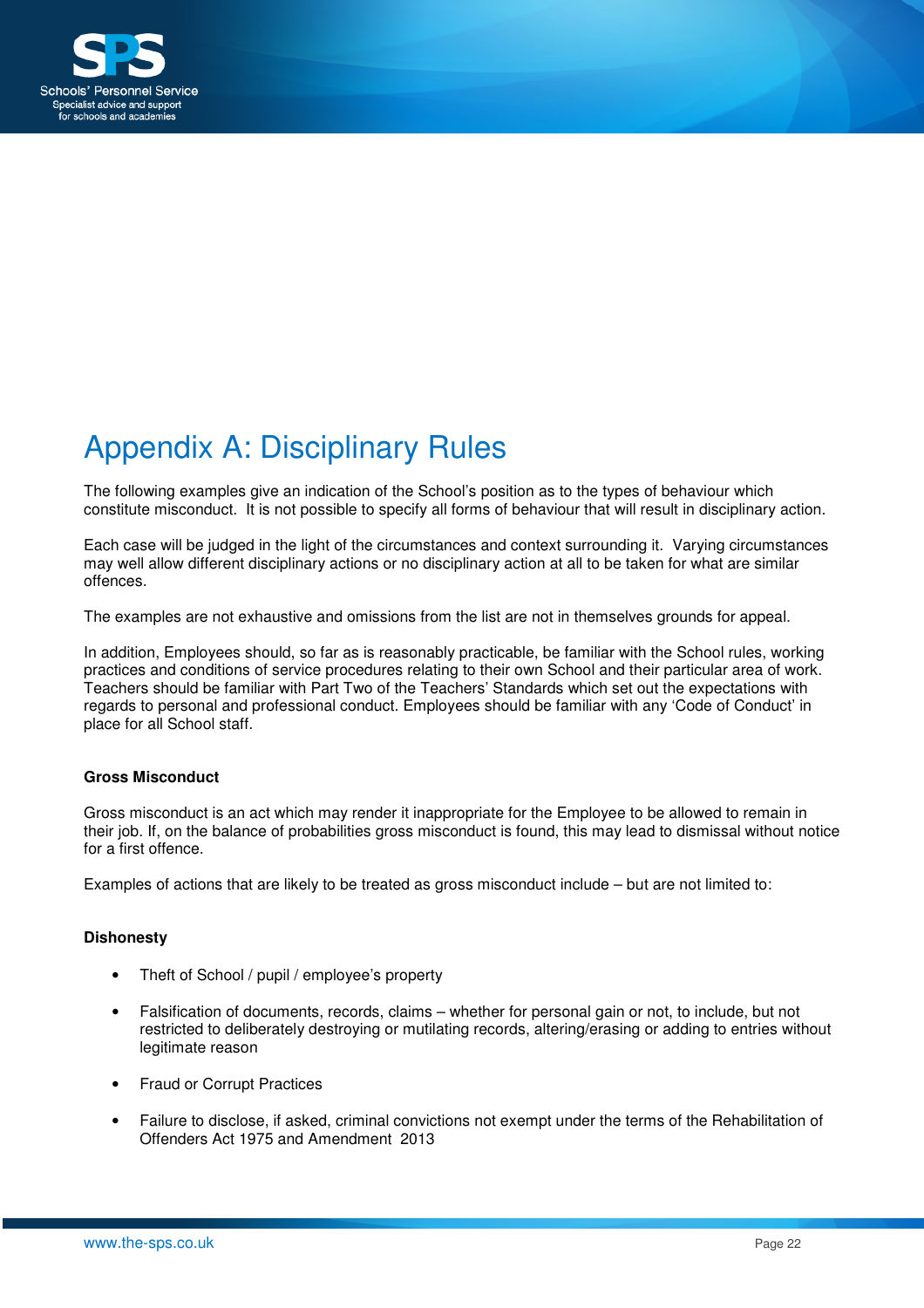

- Withholding significant and relevant information, if asked, that the School could have reasonably required the employee to have disclosed including information which may bring into question the Employee's suitability to work with children and/or young people and/or in a School setting and/or which may bring the School into disrepute
- Breaking statutory provisions that would render the Governing Body or Kent County Council liable to prosecution.

### **Conduct giving rise to a child protection issue**

- Inappropriate or sexual relationship with a pupil
- Contact / communication with a pupil in person or via phone / text / online of an inappropriate nature and / or content
- Act of sexual misconduct by an employee where that misconduct could have a detrimental impact on students or on the employee's position within the School
- Misuse of the ICT to view or distribute obscene, pornographic, defamatory or otherwise unacceptable material
- Inappropriate physical contact or restraint of a pupil
- Persistent and significant failure to exercise proper control or supervision of pupils.
- Inappropriate conduct towards children including serious and persistent acts of harassment, bullying and victimisation of pupils
- Where a prohibition order has been issued by the Disclosure and Barring Service or Teaching Regulation Agency or the employee has been disqualified in accordance with The Childcare (Disqualification) Regulations 2009
- Any referral, made to, or any, investigation or proceedings undertaken by the DBS, Teaching Regulation Agency or other agencies regarding child protection / safeguarding concerns relating to the Employee
- Persistent and / or substantial failure to follow the school's safeguarding policies and procedures.

#### **Conduct placing others at risk**

- Acts of violence.
- Malicious or willful damage to School, personal or private property
- Wilfully or negligently ignoring responsibilities/instructions thus placing other members of staff/pupils at risk
- Serious breach of health and safety rules
- Attending work or undertaking duties whilst under the influence of alcohol, drugs or other substances which may inhibit the ability to keep self or others safe.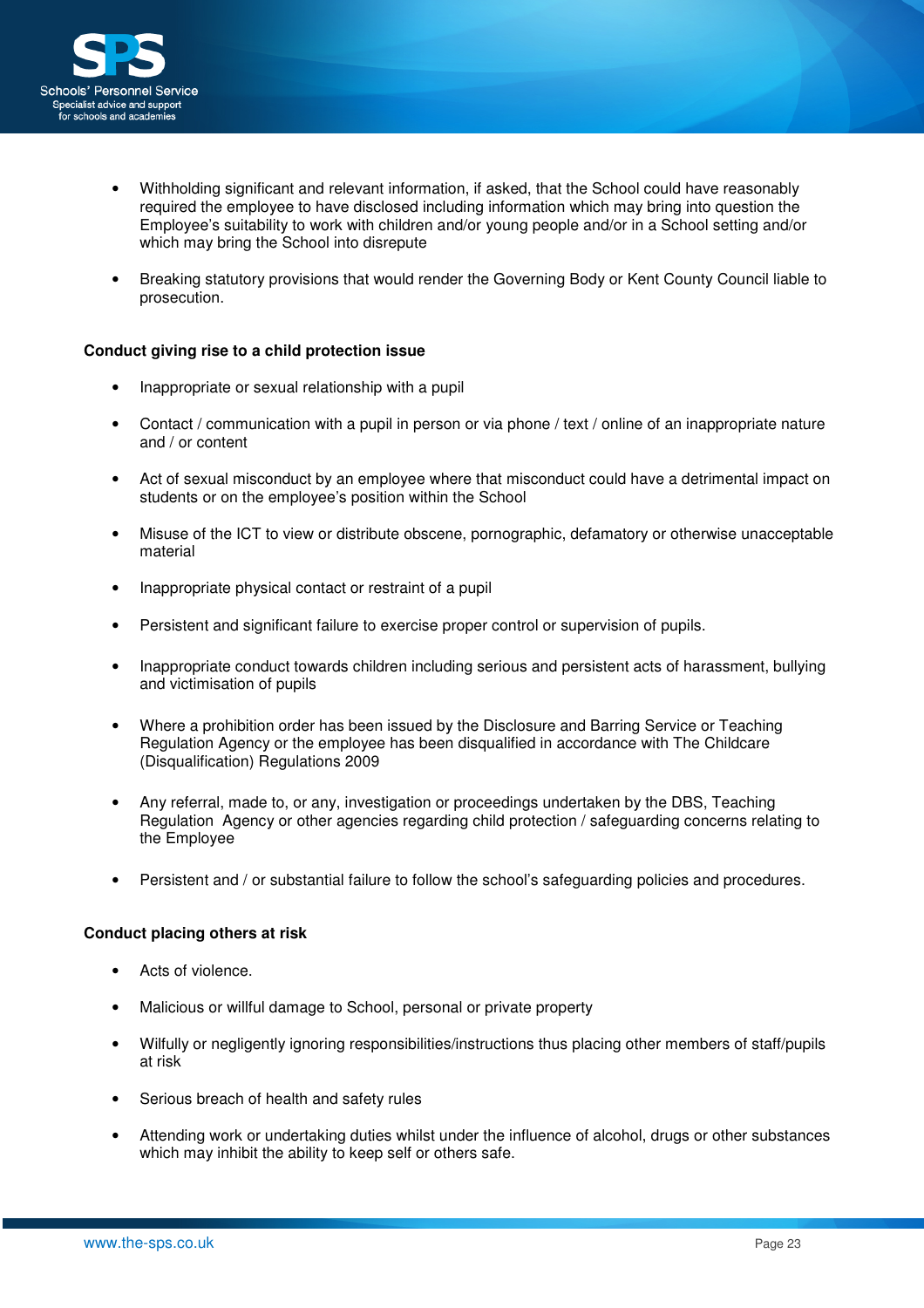

## **Conduct in the Workplace**

- Deliberate and significant refusal to carry out a reasonable, lawful and safe instruction or the normal agreed defined duties of the post
- Significant gross negligence in failing to attend or carry out the agreed duties of the post
- Persistent and / or substantial failure to follow procedures, regulations and policies either by deliberate act or omission
- Serious and / or persistent acts of harassment, bullying or victimisation of other employees
- Acts which amount to wilful discrimination or incitement to discriminate
- Serious and / or unlawful breach of confidentiality or data protection obligations
- Serious breach of the School's Code of Conduct , Part 2 of the Teachers' Standards or any other relevant professional standard or guidance
- Making a false or vexatious allegation against another member(s) of the School community
- Serious instances of abusive / offensive language or behaviour towards a member of the School community
- Acts which are incompatible with the ethos of the School, or in the case of Church Schools, its religious character
- Serious insubordination undermining the authority of senior staff
- Serious misuse of the internet or inappropriate use of email and social media, including deliberately accessing or sharing pornographic, offensive or obscene material or malicious, defamatory or abusive communication via social media / emails
- Persistent unauthorised absence.

#### **Actions outside of the workplace**

- Being subject to any police investigation / enquiry, arrest, ban, charge, caution, reprimand, warning, fine, or pending prosecution, or criminal conviction which may affect or is likely to affect the suitability of the Employee to undertake their job role or work with children/young people or within a School setting. This includes any actions committed overseas which would be subject to a police investigation or formal action if such actions had been committed in any part of the United Kingdom
- Actions outside of the workplace that could be so serious as to fundamentally breach the trust and confidence placed in the Employee
- Bringing the School or profession or the Employee's own reputation into disrepute, including failure to observe reasonable standards of ethics and behaviour (or appropriate professional standards) within and outside work, or failure to have proper and professional regard for the ethos, policies and practices of the School
- Breach of confidentiality including sharing personal / sensitive information or disclosing operational / employment / pupil matters to members of the public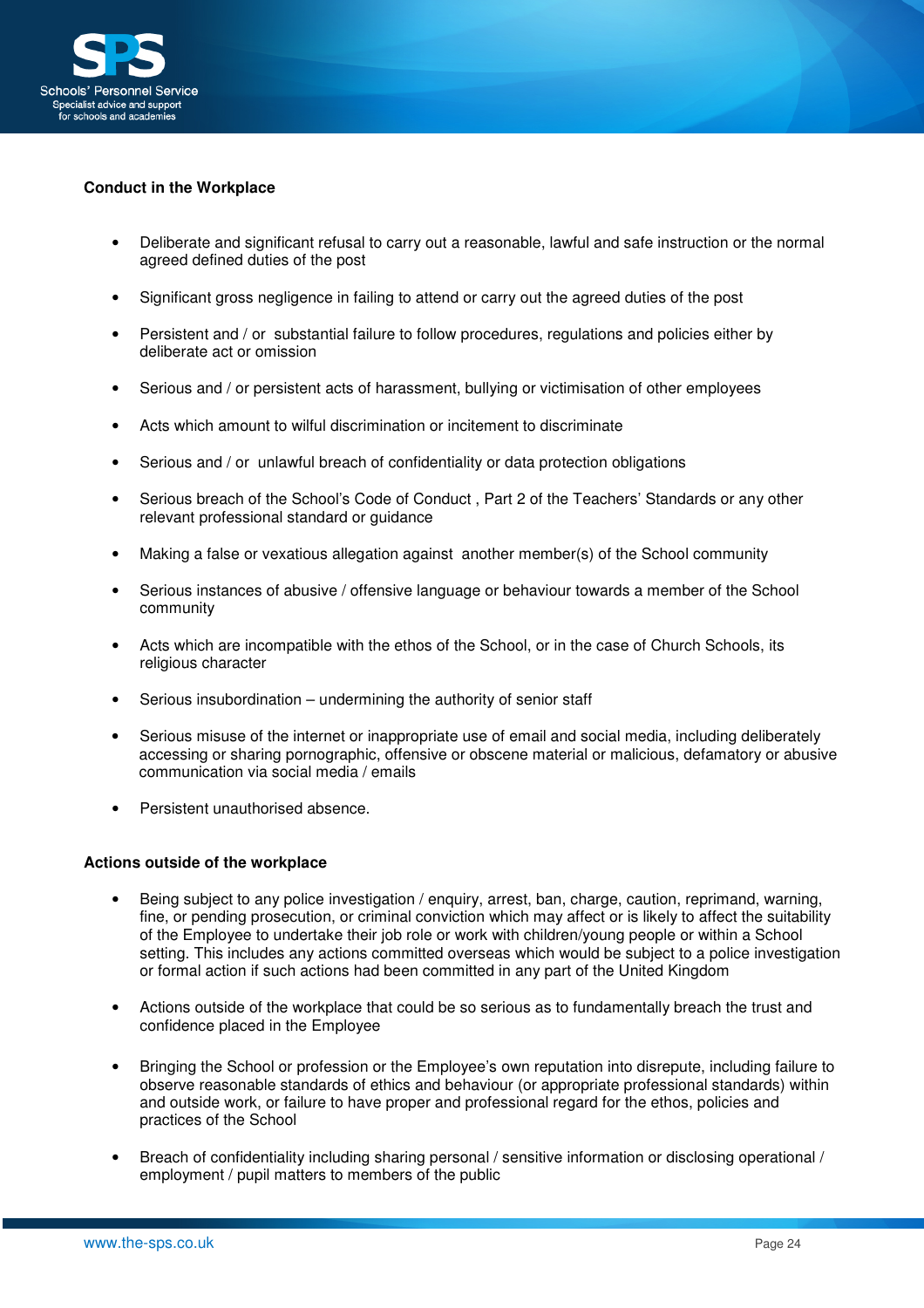

- Inappropriate comments made on any social networking site such as Twitter, Facebook or YouTube or in the public domain
- Please also refer additionally to Conduct giving rise to a child protection issue.

### **Disclosure of Information**

- Failure to disclose any information or change in circumstance which may affect or is likely to affect the suitability of the Employee to undertake their job role or work with children/young people or in a School setting
- Failure to disclose any police investigation / enquiry, arrest, ban, charge, caution, reprimand, warning, fine, or pending prosecution, or criminal conviction, this includes any actions committed overseas which may affect or is likely to affect the suitability of the Employee to undertake their job role or work with children/young people or within a School setting
- Failure to disclose matters arising from a previous or current secondary employment, or voluntary work, which may impact on the Employee's suitability to undertake their role or work with children/young people or in a School setting
- Failure to disclose inclusion on the Disclosure and Barring Service Children's Barred list and any change in DBS status or any referral, made to, or any investigation or proceedings undertaken by the DBS
- Failure to disclose any referral made to, or any investigation or proceedings being undertaken by the Teaching Regulation Agency, General Teaching Council for Scotland, or the Education Workforce Council in Wales
- Where the Employee is subject to the Childcare (Disqualification) Regulations 2009 under section 75 of the Childcare Act 2006 ("the Regulations"), failure to disclose a disqualification in accordance with the Regulations, including where any application for an Ofsted waiver from disqualification has been made, regardless of whether such an application was successful
- Failure to disclose close personal relationships outside of the workplace which present a 'risk by association' to the safeguarding of children / young people or are fundamentally incompatible with an Employee's job role or their suitability to work with children / young people or in a School setting
- Failure to report any significant current or historical information in the public domain or which is likely to come into the public domain, which may be of relevance to the Employee's job role or suitability to work with children/young people or in a School setting or matters which may be subject to adverse media attention
- Failure to disclose to an appropriate person the conduct / actions of a colleague which may present a risk to the safeguarding / wellbeing of children / young people.

#### **Misconduct**

Misconduct is an act of a degree less serious than that which would warrant immediate dismissal for a first offence but which could nevertheless lead to dismissal if persistent.

Acts listed under the heading of gross misconduct where the impact and implications are less serious may also be considered as misconduct.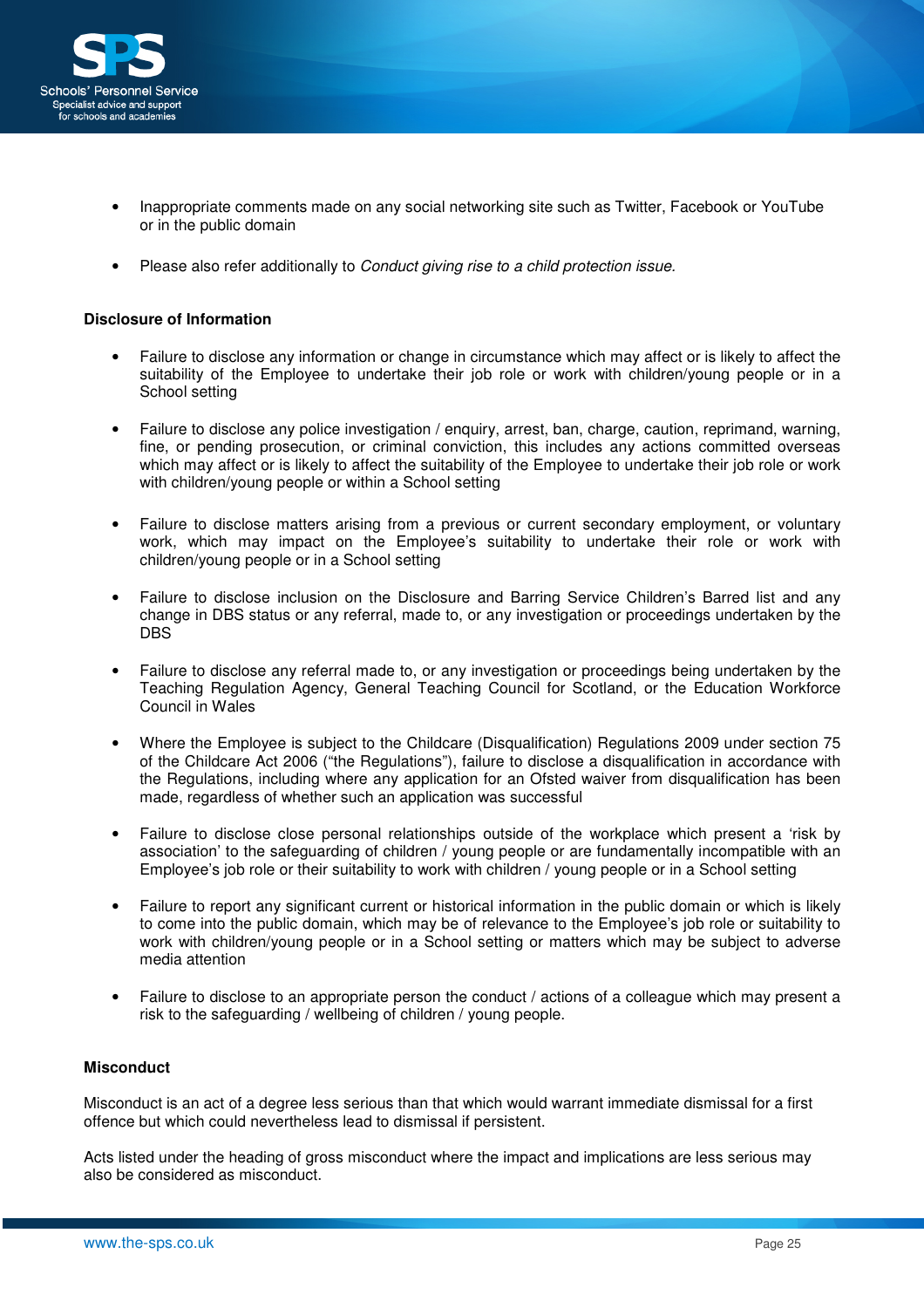

Occasionally an act of misconduct might be so serious as to justify dismissal. Normally, however, only when it can be shown that the warnings have not been heeded or there is a pattern of misconduct for a variety of reasons will misconduct lead to dismissal.

Dismissal for misconduct will be with notice.

Examples of actions that are likely to be treated as misconduct include – but are not limited to:

- Unauthorised absence from work
- Failure to follow absence notification and / or certification requirements
- Poor time keeping
- Refusal / failure to follow reasonable management instruction
- Breach of one or more School policies or procedures either by deliberate act or omission
- Failure to adopt safe working practices either by a deliberate act, negligence or omission
- Serious neglect of duty
- Negligent use of School property
- Acts of dishonesty such as making unauthorised private phone calls / sending personal mail at the School's expense or unauthorised use of the internet
- Misuse of internet or inappropriate use of email
- Insubordination.
- Abusive / offensive language or behaviour towards a member of the School community
- Inappropriate conduct towards pupils
- Failure to have due regard to the confidentiality of information and School data protection practices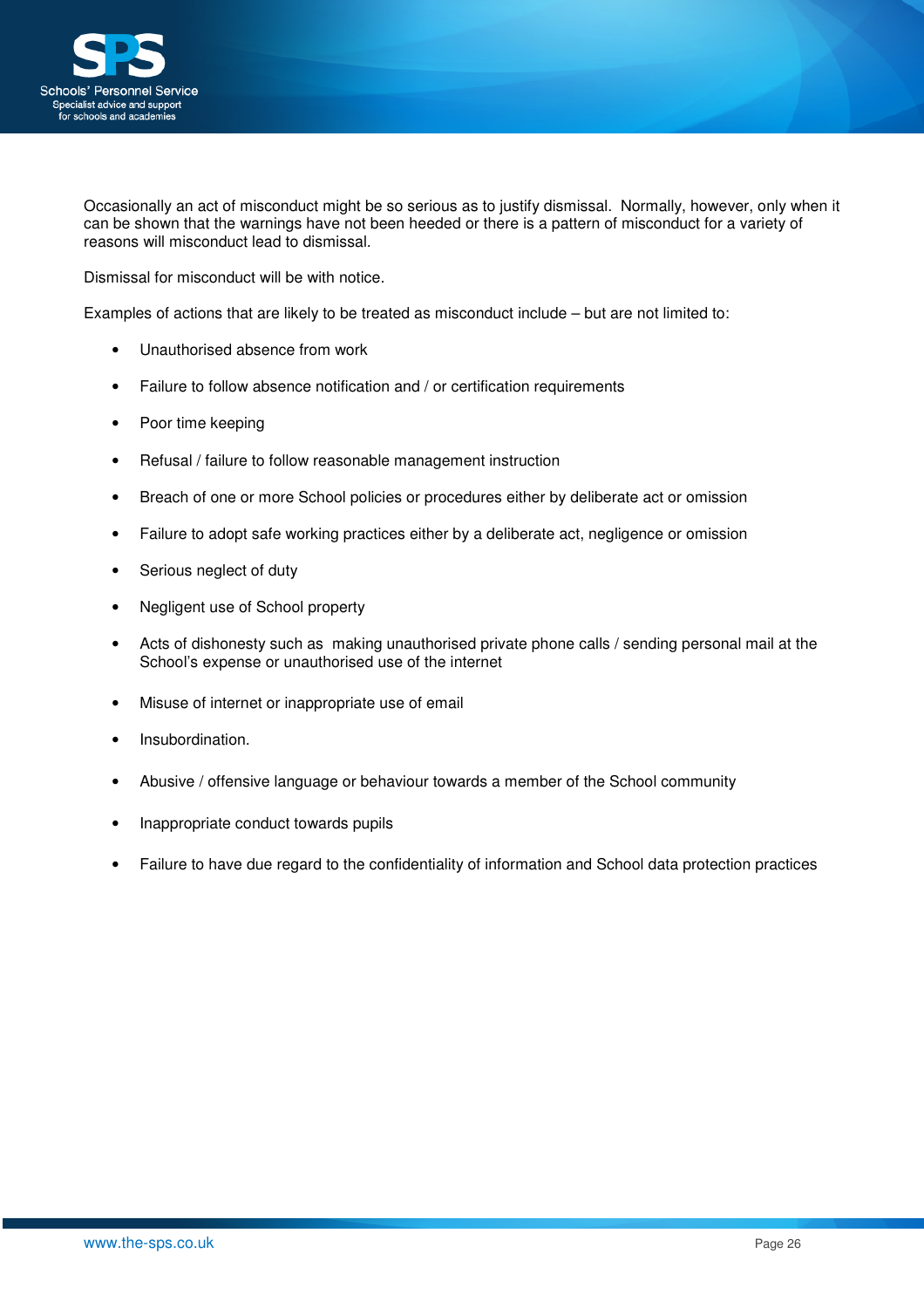

# Appendix B: Guidance for Hearings and Appeals

#### **General**

Hearings and Appeals should take place at a reasonable time and place usually during the Employee's normal working hours, unless otherwise agreed with the Employee and, in the case of Employees who work term time only, during the School term. Hearings and Appeals should not be heard beyond 5pm to protect the welfare of all parties. These arrangements may be varied by mutual agreement.

Consideration should be given to the venue for the hearing. There should be adequate rooms for the parties and arrangements to ensure that the hearing is conducted with discretion and confidentiality maintained. A venue away from the School site may be appropriate in certain circumstances.

The precise procedure to be followed will vary depending on the particular circumstances of each case, but in general the following will apply:

#### **Role of the Panel / Manager Hearing the Case**

It is the role of the panel / manager hearing a case to consider the evidence presented and decide whether on the balance of probabilities:

- The case against the Employee has been established.
- Whether it is appropriate and reasonable to issue a formal warning or dismiss the employee.

Should an Employee appeal the outcome of the hearing it is the role of the panel / manager considering the appeal to review the original decision on the basis of the grounds for appeal presented by the Employee and consider whether the original outcome was within a range of reasonable responses given the circumstances.

If the case is to be heard by a panel, a chair will be identified who will have responsibility for facilitating the hearing.

#### **The Role of the Representative**

The Employee has the right to be accompanied to a hearing or appeal meeting by either a workplace colleague or recognised trade union representative.

The representative may address the hearing to put and sum up the Employee's case, respond on behalf of the Employee at the hearing and confer with the Employee during the hearing. The representative does not have the right to answer questions on the Employee's behalf, address the hearing if the Employee does not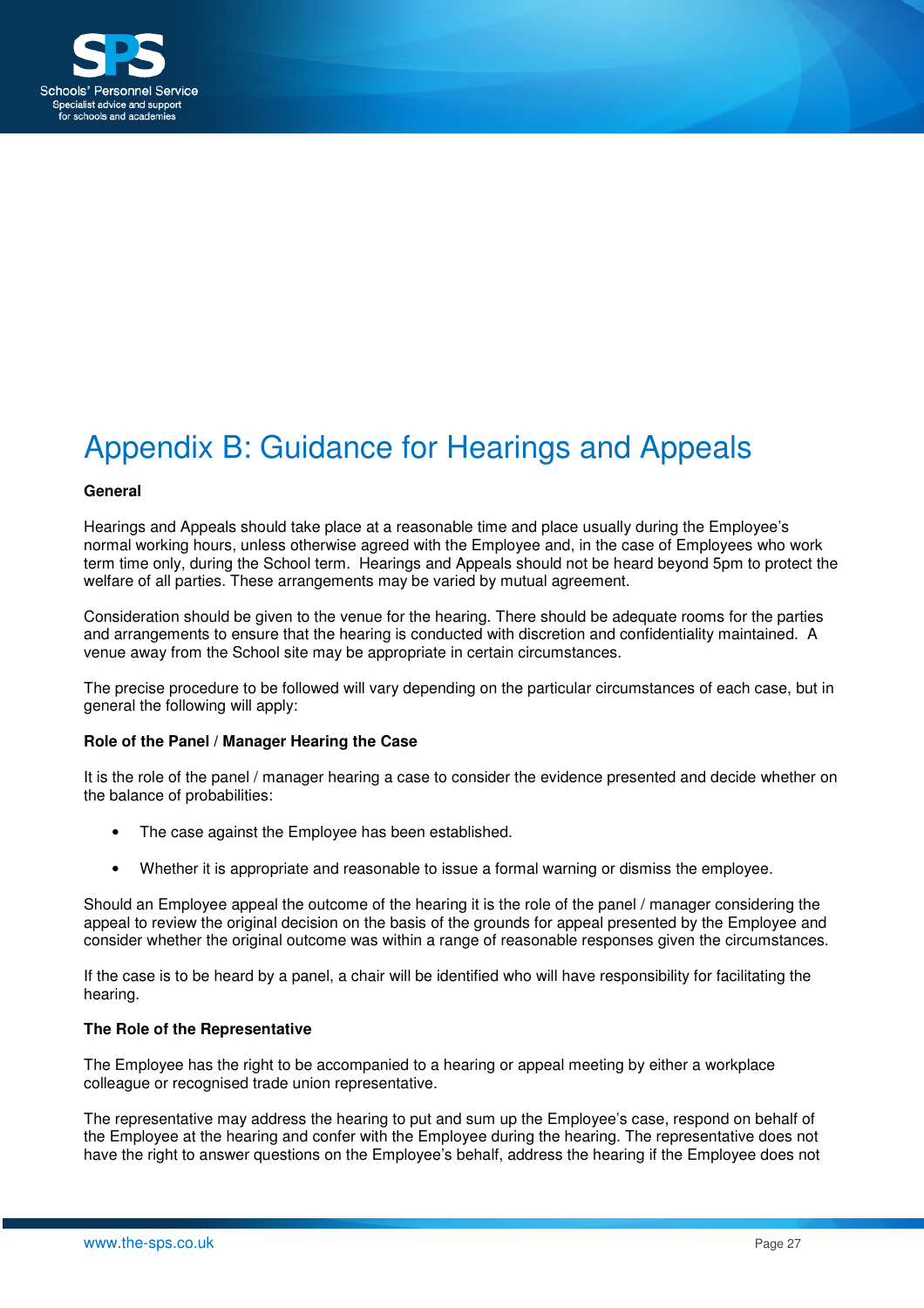

wish it or prevent the Employer from explaining their case.

#### **The Role of the HR Advisor**

The School may request that a HR Advisor attends a hearing or appeal meeting whose role is to advise the panel on the procedure and any points of employment law.

A further HR Advisor may also be in attendance to support the School in the presentation of their case.

The HR Advisor may be allowed to ask questions and clarify issues on behalf of the party they are supporting.

#### **Witnesses**

Witnesses may be called by either party. Details of the proposed witnesses should be communicated in advance no later than 5 working days before the date of the hearing / appeal. The role of the witness is limited to giving evidence and responding to questions.

The Employee is responsible for ensuring that any witnesses they call can attend on the relevant date. In the event that a witness cannot attend they may make a written statement which should be provided to the School no later than 5 working days in advance of the hearing / appeal.

All witnesses should be aware of the confidential nature of hearings and should not discuss any aspect of the meeting or matters under consideration with anyone outside of the hearing.

#### **Procedure for Hearings**

- The manager hearing the case / chair of the panel will introduce those present and their roles, explain the case to be considered, the procedure to be followed and the format of the hearing
- The School's representative presents their case including calling any witnesses and referring to written submissions / evidence. The Employee and their representative and panel may ask questions of the School's representative or any witnesses
- The Employee or their representative presents their case including calling any witnesses, referring to written submissions and presenting any mitigating circumstances. The School's representative and panel may ask questions of the Employee and their representative or any witnesses.
- Adjournments may be requested by both parties or by the manager / panel during the hearing
- Both parties have the opportunity to sum up their cases, with the Employee or their representative having the final word.
- The hearing will then be adjourned whilst the manager / panel deliberates over the evidence. If further clarity is required both parties or witnesses may be recalled and the hearing reconvened so that all parties may hear any additional evidence
- Where possible the hearing will be reconvened and the Employee advised verbally of the outcome following the conclusion of the process and the Panel's deliberations. On occasion it may not be possible to determine an outcome on the day of the hearing, in which case the panel will reconvene at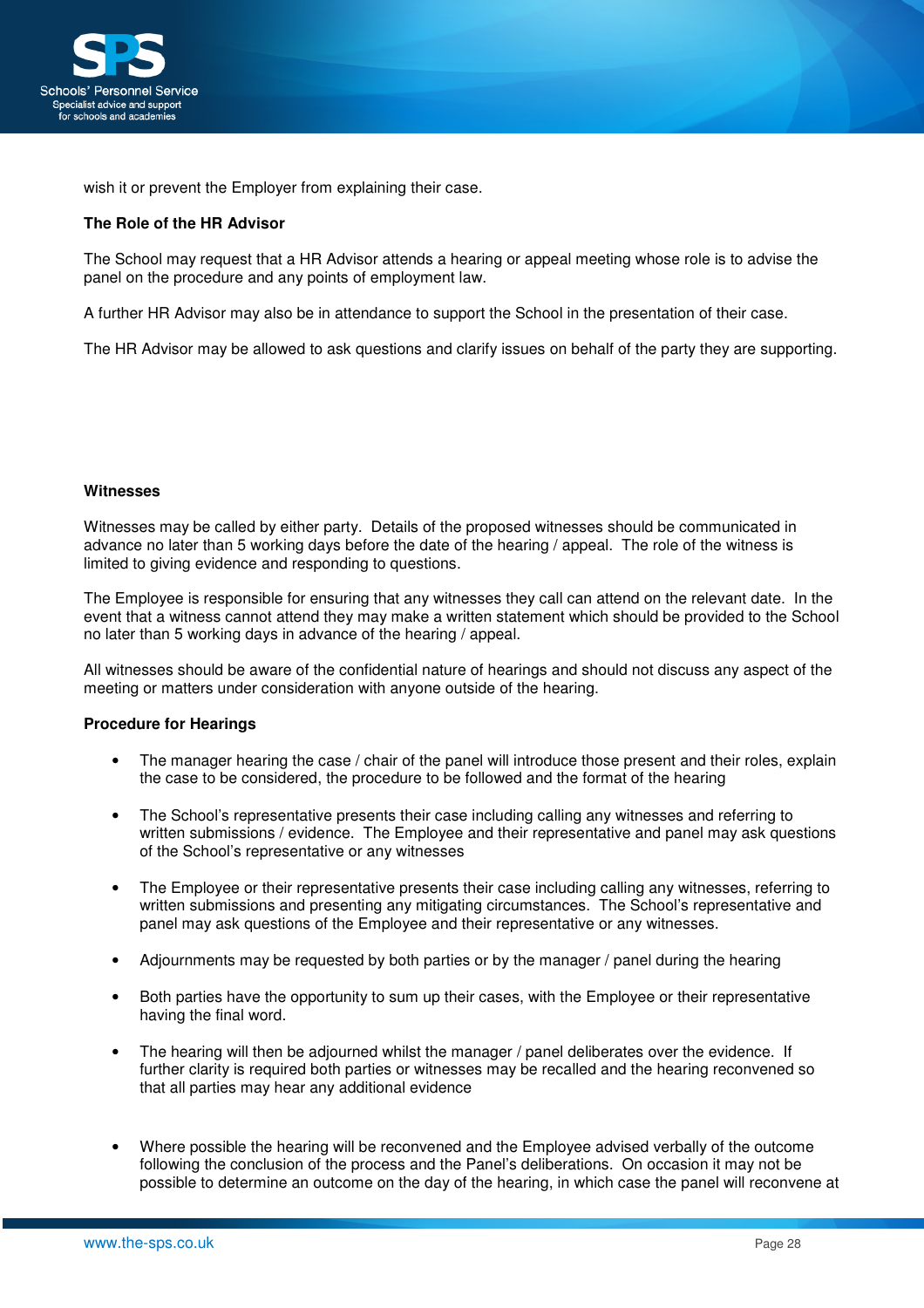

the earliest possible opportunity to make a decision. Where the panel reconvenes, the outcome will be communicated in writing to the Employee.

• In all circumstances the Employee will be advised in writing of the outcome of the hearing usually within 5 working days of the decision being made.

### **Procedure for Appeals**

- Thechair of the panel will introduce those present and their roles, explain the case to be considered, the procedure to be followed and the format of the meeting
- The Employee or their representative shall put the case in support of the grounds for appeal, including any mitigating circumstances. This may include referring to written submissions and evidence. Witnesses may be recalled only where this is strictly relevant to the grounds of the appeal. The School's representative and panel may ask questions of the Employee and their representative.
- The School's representative presents the case for upholding the previous committee's decision and refers to written documentation. Witnesses may be called only where this is strictly relevant to the grounds of appeal. The Employee and their representative and panel may ask questions of the School's representative.
- The panel will invite both parties to sum up their cases, with the Employee or his/her representative having the final word. The hearing will then be adjourned whilst the panel deliberates over the evidence
- Adjournments may be requested by both parties or by the panel during the appeal hearing. If new evidence is presented the appeal may need to be adjourned while this is investigated
- The appeal hearing will then be adjourned whilst the panel deliberates over the evidence. If further clarity is required both parties or witnesses may be recalled and the hearing reconvened so that all parties may hear any additional evidence
- Where possible the appeal hearing will be reconvened and the Employee advised verbally of the outcome following the conclusion of the process and the Panel's deliberations. On occasion it may not be possible to determine an outcome on the day of the appeal hearing, in which case the panel will reconvene at the earliest possible opportunity to make a decision. Where the panel reconvenes, the outcome will be communicated in writing to the Employee.
- In all circumstances the Employee will be advised in writing of the outcome of the hearing usually within 5 working days of the decision being made.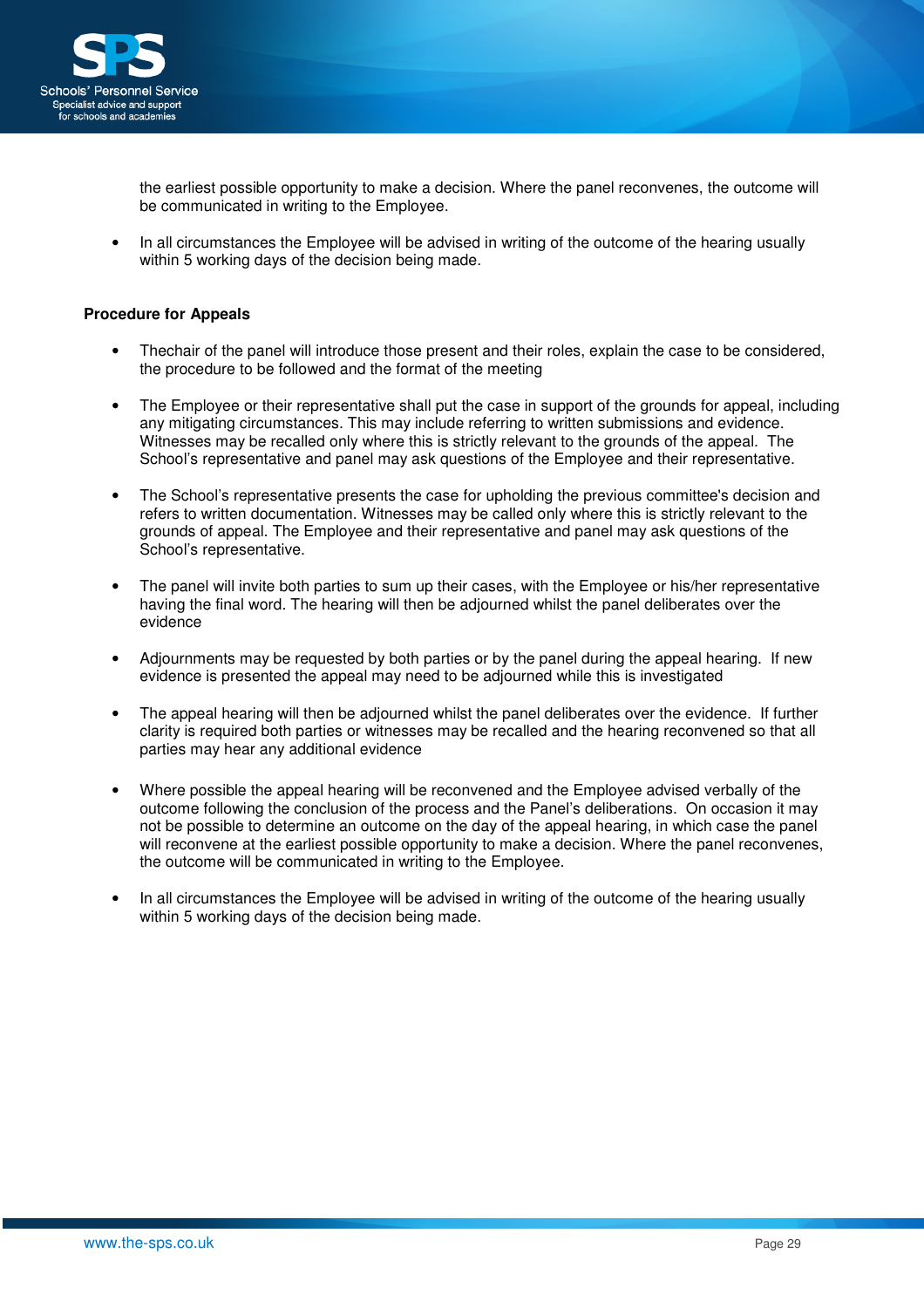

## Appendix C: Dismissal for Some Other Substantial Reason

This appendix should be referred to when the School wishes to consider a case for potential dismissal for some other substantial reason ("SOSR") which does not relate to an Employee's conduct, capability, redundancy or fall under the School's Discipline & Conduct Policy or one of its other Employment Policies.

Under the Employment Rights Act 1996 dismissals which do not fall into other specific categories are referred to as SOSR dismissals and may constitute a fair reason for terminating employment.

It may not always be possible to ascertain at the outset whether an issue should be addressed as a SOSR, or disciplinary matter. In such instances the findings of an investigation or fact finding exercise may inform which course of action to take. Any investigation will take place in accordance with the provisions as outlined in the disciplinary policy.

Matters which may be considered under this SOSR procedure include, but are not limited to:

- Where there is a restructure which does not give rise to a redundancy situation within the meaning of section 139 of Employment Rights Act 1996
- Where an Employee has confirmed that they are not prepared to accept a change in working practices and/or a change to the terms and conditions of employment
- Where the Employee has been engaged in activities and/or through their association with another person could place the School into disrepute and/or result in a breakdown in trust and confidence in the employment relationship
- Where close personal relationships outside of the workplace present a 'risk by association' to the safeguarding of children / young people or are fundamentally incompatible with an Employee's job role or their suitability to work with children / young people or in a school setting
- Where there is a fundamental breakdown in relationships (unrelated to matters of conduct or performance) which causes a breach of trust and confidence between the employee and the School
- Where there is a personality clash or an irreconcilable difference in the working relationship between parties which makes it impossible for the parties to work together
- Where the Employee acts in a way which creates a potential conflict with the School's interests